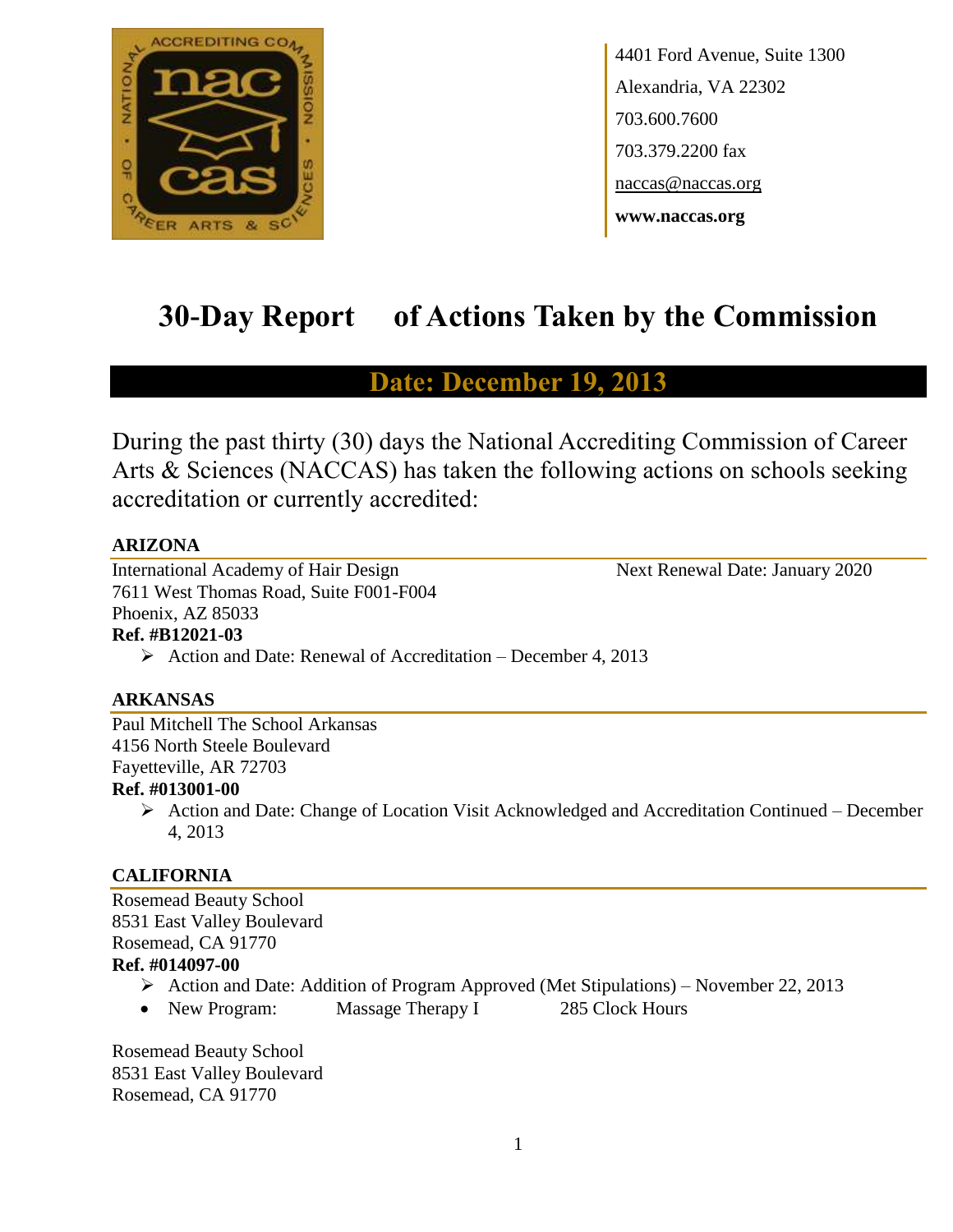### **Ref. #014097-00**

- Action and Date: Addition of Program Approved (Met Stipulation) December 2, 2013
- New Program: Massage Therapy II 600 Clock Hours

Lytle's Redwood Empire Beauty College, Inc. 186 Wikiup Drive Santa Rosa, CA 95403 **Ref. #014125-00**

- $\triangleright$  Action and Date: Non-Substantive Addition of Program Acknowledged with a Stipulation December 3, 2013
- New Programs: Cosmetology Crossover to Barber 400 Clock Hours Barber Crossover to Cosmetology 400 Clock Hours

Royale College of Beauty 27485 Commerce Center Drive Temecula, CA 92590

### **Ref. #014307-00**

- $\triangleright$  Action and Date: Addition of Program Approved (Met Stipulation) November 22, 2013
- New Program: Manicuring 600 Clock Hours

Design's School of Cosmetology

2727 Buena Vista Drive #105

Paso Robles, CA 93446

### **Ref. #014326-00**

Action and Date: Change of Location Visit Acknowledged and Accreditation and Probation Continued – December 4, 2013

David's Academy of Beauty 8652 East Whittier Boulevard Pico Rivera, CA 90660 **Ref. #014328-00**

> $\triangleright$  Action and Date: Withdrawal of Accreditation with the Right to Appeal and Probation Continued – December 4, 2013

Hair California Beauty Academy **Next Renewal Date: January 2018** 1110 North Tustin Street Orange, CA 92867 **Ref. #014330-00**

 Action and Date: Renewal of Accreditation and Remove from Monitoring (Standard IV, Criterion 5) – December 4, 2013

Thuy Princess Beauty College 252 East Second Street Pomona, CA 91766 **Ref. #014335-00**

- $\triangleright$  Action and Date: Addition of Program Approved with a Stipulation December 4, 2013
- New Program: Manicuring 600 Clock Hours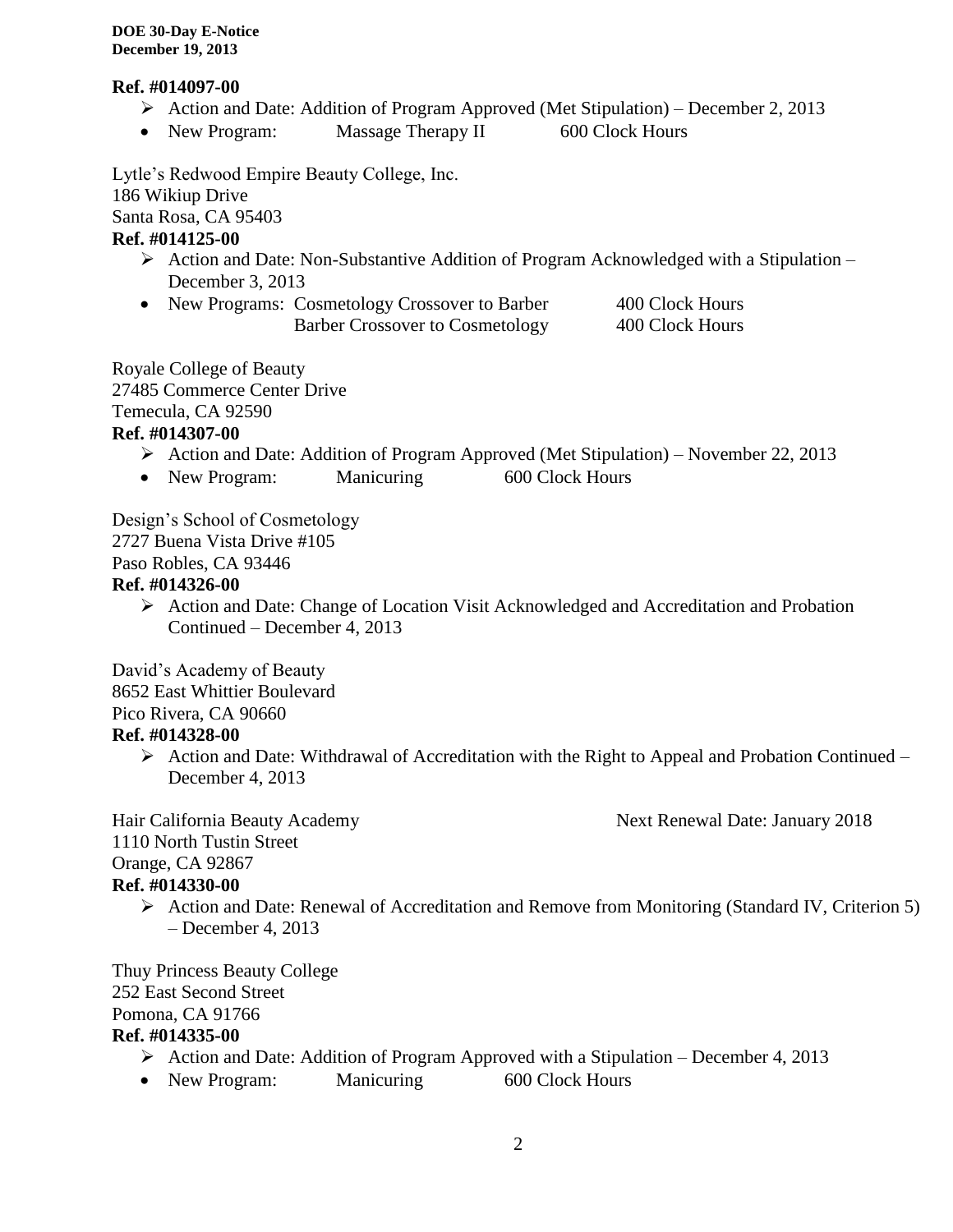Elite Cosmetology School 56300 Twenty-Nine Palms Highway, Suite 113 Yucca Valley, CA 92284 **Ref. #014368-00**  $\triangleright$  Action and Date: Institution Placed on Financial Monitoring – December 4, 2013

The Real Barbers College 528 West Lincoln Avenue Anaheim, CA 92805 **Ref. #014369-00**

▶ Action and Date: Probation Continued– December 4, 2013

California Barber and Beauty College Next Renewal Date: September 2016 5315 El Cajon Boulevard Previous Ref. #I11038-00 San Diego, CA 92115 **Ref. #014395-00**

 $\triangleright$  Action and Date: Initial Accreditation Granted – December 4, 2013

The Salon Professional Academy Next Renewal Date: September 2016 1600 Saratoga Avenue, Suite 103 Previous Ref. #I12037-00 San Jose, CA 95129 **Ref. #014396-00**

 $\triangleright$  Action and Date: Initial Accreditation Granted – December 4, 2013

1 Market Street, Suite 140 Previous Ref. #I12041-00 San Francisco, CA 94105

Blush School of Makeup Next Renewal Date: September 2016

### **Ref. #014397-00**

 $\triangleright$  Action and Date: Initial Accreditation Granted – December 4, 2013

### **COLORADO**

Glenwood Beauty Academy 51241 Highway 6 & 24, Suite 1 West Glenwood Plaza Glenwood Springs, CO 81601 **Ref. #015031-00**

 $\triangleright$  Action and Date: Probation Continued – December 4, 2013

Summit Salon & Beauty School 110 West Midland Avenue Woodland Park, CO 80863

### **Ref. #015044-00**

 $\triangleright$  Action and Date: Change of Ownership Approved (Met Stipulations) – December 3, 2013

| 24.00% |
|--------|
| 24.00% |
| 25.00% |
|        |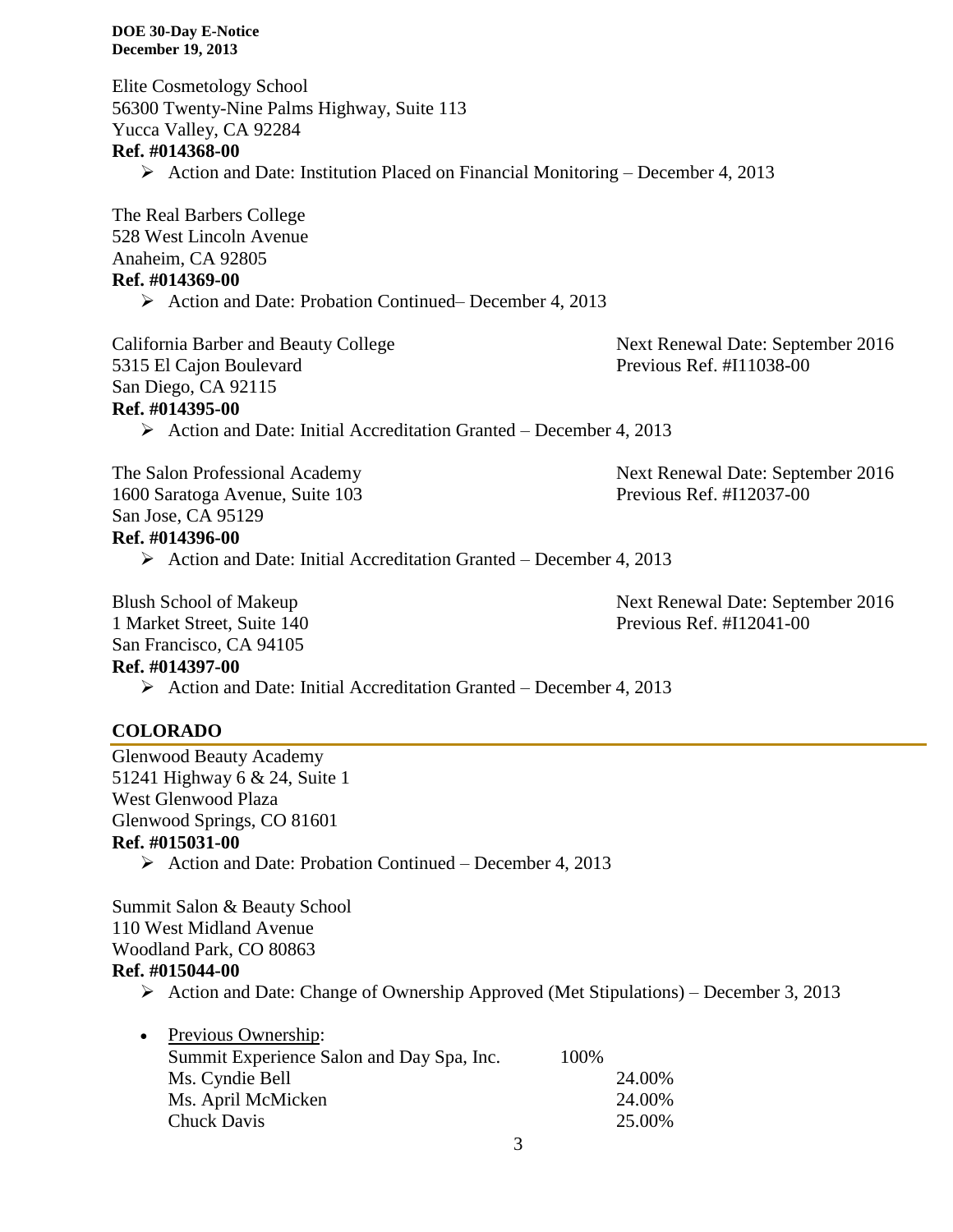| Barbara Davis                                                                                   | 26.00%                          |
|-------------------------------------------------------------------------------------------------|---------------------------------|
| Jennifer Shoemaker                                                                              | 1.00%                           |
| New Ownership:                                                                                  |                                 |
| Summit Experience Salon and Day Spa, Inc.                                                       | 100%                            |
| <b>Chuck Davis</b>                                                                              | 40.00%                          |
| Barbara Davis                                                                                   | 40.00%                          |
| Jennifer Shoemaker                                                                              | 10.00%                          |
| April McMicken                                                                                  | 10.00%                          |
| <b>Regency Beauty Institute</b>                                                                 | Next Renewal Date: January 2018 |
| 98 Wadsworth Boulevard, Suite 115                                                               |                                 |
| Lakewood, CO 80226                                                                              |                                 |
| <b>Ref. #B33013-17</b>                                                                          |                                 |
| Action and Date: Renewal of Accreditation and Financial Monitoring Continued – December 4,<br>➤ |                                 |
| 2013                                                                                            |                                 |
| <b>Regency Beauty Institute</b>                                                                 | Next Renewal Date: January 2018 |
| 2236 East Harmony Road                                                                          |                                 |
| Fort Collins, CO 80528                                                                          |                                 |

### **Ref. #B33013-30**

 $\triangleright$  Action and Date: Renewal of Accreditation and Financial Monitoring Continued – December 4, 2013

### **CONNECTICUT**

Ricci's Academy of Cosmetology 99 South Main Street Newtown, CT 06470

### **Ref. #016045-00**

- Action and Date: Addition of Program Approved December 4, 2013
- New Program: Barbering 1000 Clock Hours

### **FLORIDA**

ASM Beauty World Academy, Inc. Next Renewal Date: January 2016 6423 Stirling Road Davie, FL 33314 **Ref. #019087-00**

Action and Date: Renewal of Accreditation – December 4, 2013

Ambiance Beauty & Barber Academy Next Renewal Date: January 2020 682 Wickham Road Melbourne, FL 32935 **Ref. #019128-00**

 $\triangleright$  Action and Date: Renewal of Accreditation – December 4, 2013

Hair Benders Academy 851 East State Road 434 #164 Longwood, FL 32750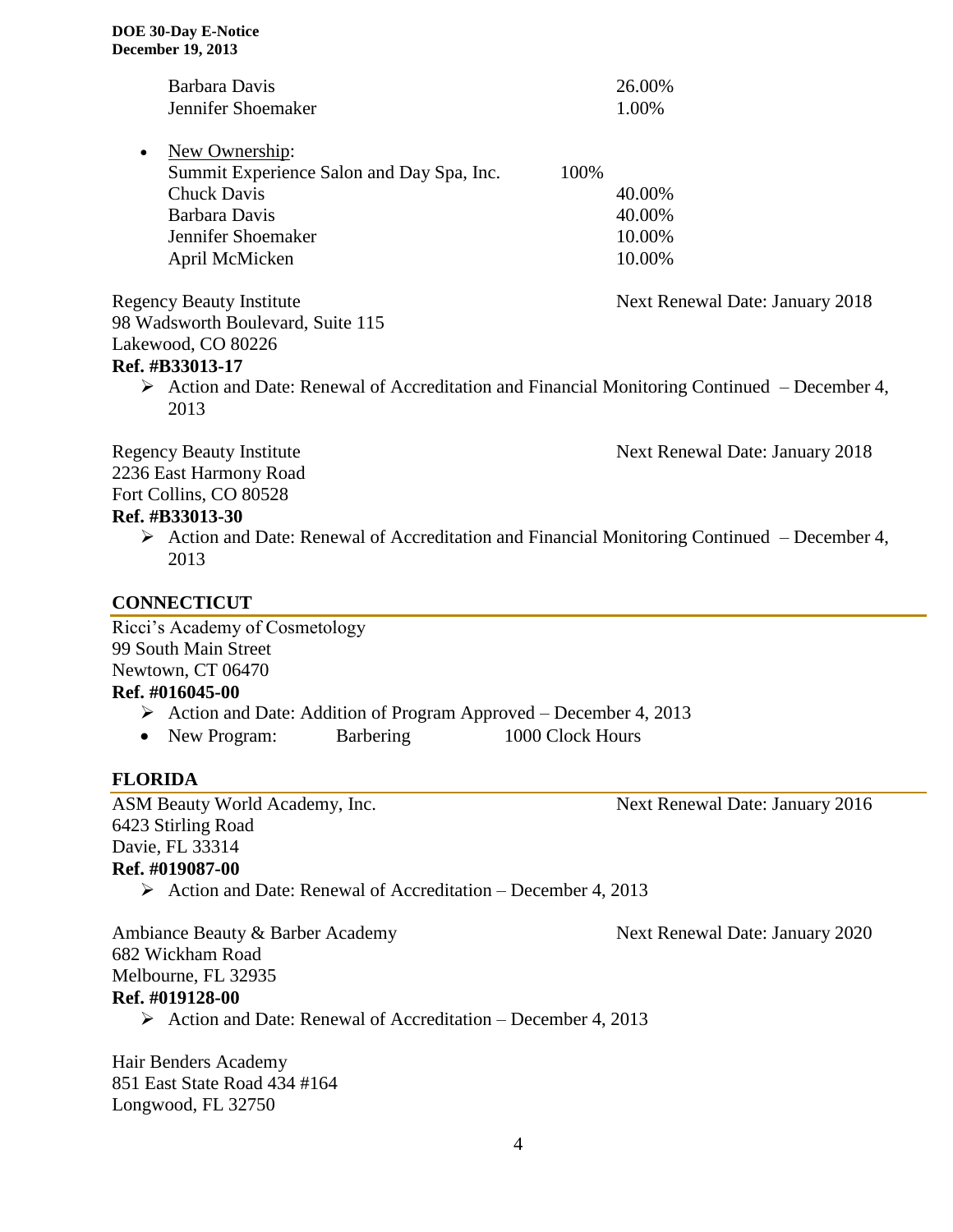### **Ref. #B41010-14**

- $\triangleright$  Action and Date: Addition of Program Approved with a Stipulation December 4, 2013
- New Program: Manicure 600 Clock Hours

### **GEORGIA**

Atlanta Beauty & Barber Academy 6088 Buford Highway Doraville, GA 30340 **Ref. #020035-00**

 $\triangleright$  Action and Date: Probation Continued – December 4, 2013

Regina's School of Beauty 1631 Gordon Highway Augusta, GA 30906 **Ref. #P43039-03**

 $\triangleright$  Action and Date: Probation Continued – December 4, 2013

### **IDAHO**

The School of Hairstyling 141 East Chubbuck Road Chubbuck, ID 83202 **Ref. #022013-00**

# $\triangleright$  Action and Date: Accreditation Standards and Criteria Monitoring Continued – December 4, 2013

Aveda Institute Boise 3419 North Cole Road Boise, ID 83704

### **Ref. #022031-00**

Action and Date: Institution Placed on Monitoring (Standard IV, Criteria 8, 9 & 10) – December 4, 2013

## **ILLINOIS**

Educators of Beauty 2601 North Mulford Rockford, IL 61114 **Ref. #B23012-01**

- $\triangleright$  Action and Date: Change of Name Approved with a Stipulation December 4, 2013
	- Previous Name: Educators of Beauty
	- New Name: Educators of Beauty College of Cosmetology
	- New Alternate Name: Educators of Beauty Cosmetology College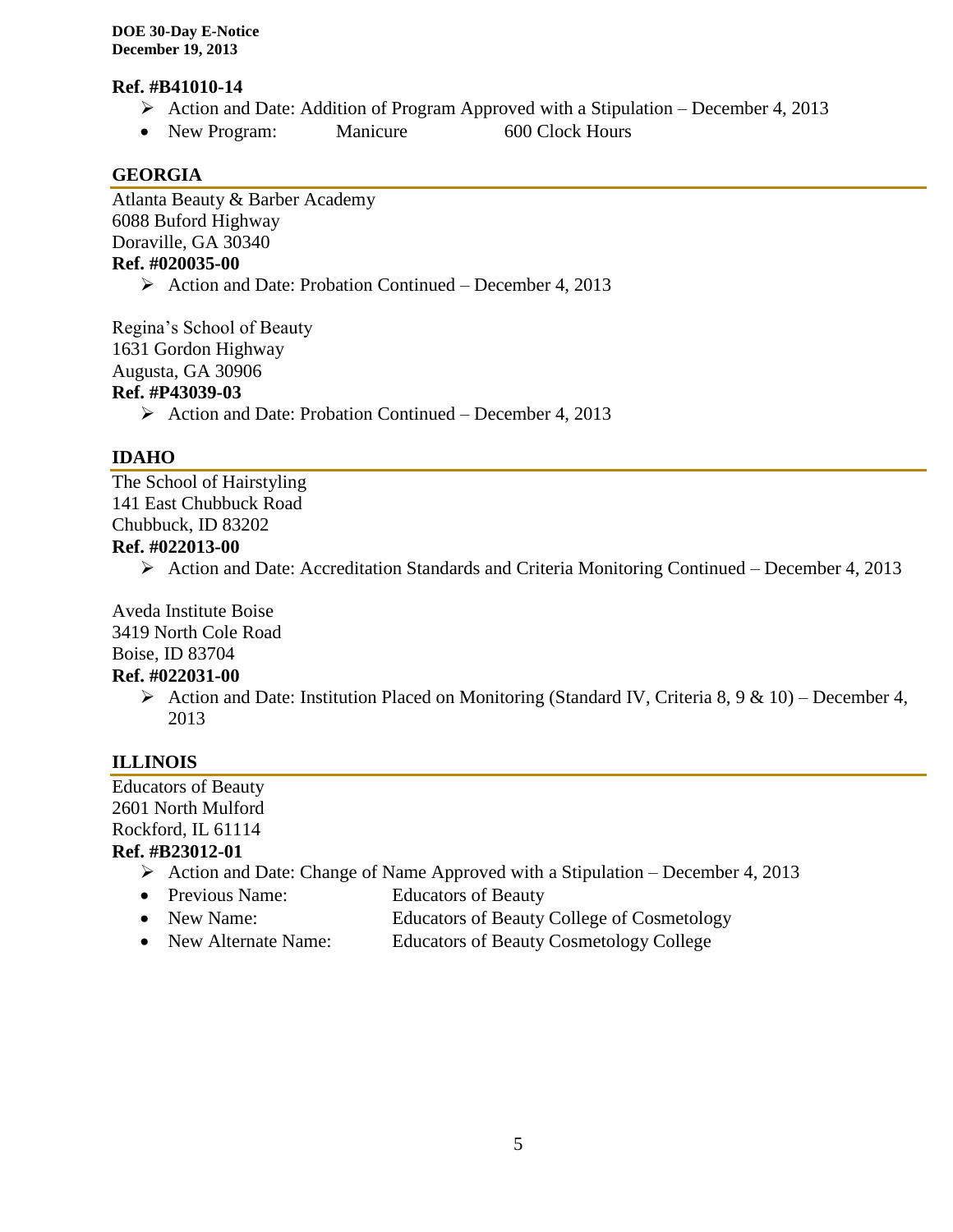Educators of Beauty College of Cosmetology 122 Wright Street La Salle, IL 61301

### **Ref. #023024-00**

- Action and Date: Change of Name Approved December 4, 2013
- Previous Name: Educators of Beauty
- New Name: Educators of Beauty College of Cosmetology
- New Alternate Name: Educators of Beauty Cosmetology College

Concept College of Cosmetology 129 North Race Street Urbana, IL 61801 **Ref. #B23119-01**

 $\triangleright$  Action and Date: Probation Continued – December 4, 2013

The International Institute for the Advancement of Aesthetics 1037-1043 Curtiss Avenue Downers Grove, IL 60515

### **Ref. #023164-00**

- Action and Date: Change of Name Approved with a Stipulation December 4, 2013
- Previous Name: The International Institute for the Advancement of Aesthetics
- New Name: The University of Aesthetics & Cosmetology
- New Alternate Names: University of Aesthetics & Cosmetology and The University of **Aesthetics**

Estelle Skin Care and Spa Institute

10024 Skokie Boulevard, Suite 301

Skokie, IL 60077

### **Ref. #023177-00**

- $\triangleright$  Action and Date: Non-Substantive Addition of Alternate Name Acknowledged November 20, 2013
- New Alternate Name: Estelle Institute

Regency Beauty Institute Next Renewal Date: January 2018 2601 West Lake Avenue, Suite B-1A Peoria, IL 61615 **Ref. #B33013-09**

 $\triangleright$  Action and Date: Renewal of Accreditation and Financial Monitoring Continued – December 4, 2013

Regency Beauty Institute Next Renewal Date: January 2018 10850 Lincoln Trail, Suite 16 Fairview Heights, IL 62208 **Ref. #B33013-14**

 $\triangleright$  Action and Date: Renewal of Accreditation and Financial Monitoring Continued – December 4, 2013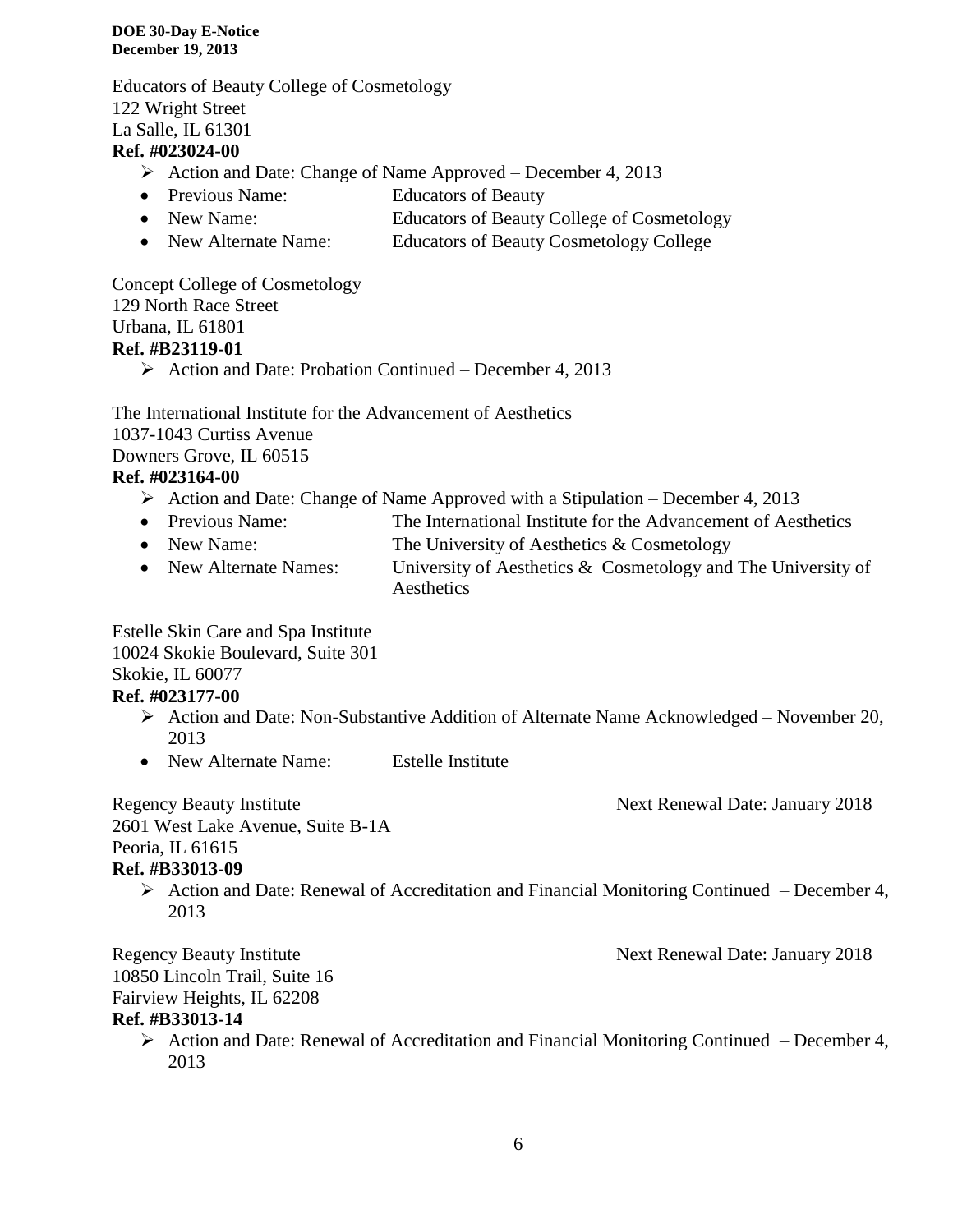657 Highgrove Place Rockford, IL 61108

### **Ref. #B33013-25**

 $\triangleright$  Action and Date: Renewal of Accreditation and Financial Monitoring Continued – December 4, 2013

### **INDIANA**

Hair Arts Academy Next Renewal Date: May 2018 1681 North College Avenue Bloomington, IN 47404 **Ref. #024064-00**  $\triangleright$  Action and Date: Renewal of Accreditation – December 4, 2013

Tricoci University of Beauty Culture, LLC 833 Ferry Street Lafayette, IN 47901 **Ref. #024077-00**

 Action and Date: Change of Ownership Visit Acknowledged and Accreditation Continued – December 4, 2013

The Salon Professional Academy Next Renewal Date: September 2019 1012 South Reed Road Kokomo, IN 46901 **Ref. #024086-00**

 $\triangleright$  Action and Date: Renewal of Accreditation – December 4, 2013

The Salon Professional Academy 1012 South Reed Road Kokomo, IN 46901 **Ref. #024086-00**

 $\triangleright$  Action and Date: Non-Substantive Change of Ownership Acknowledged – December 18, 2013

| Previous Ownership:    |      |        |
|------------------------|------|--------|
| Academy Alliance, LLC  | 100% |        |
| Jane Gibson            |      | 26.42% |
| <b>Susan Harding</b>   |      | 19.25% |
| <b>Steve Hearn</b>     |      | 17.78% |
| Jodene Brooke          |      | 15.58% |
| <b>Brooke Jones</b>    |      | 9.07%  |
| <b>Annette Bedwell</b> |      | 5.87%  |
| Arlene Earlywine       |      | 5.87%  |
| New Ownership:         |      |        |
| Academy Alliance, LLC  | 100% |        |
| Jane Gibson            |      | 26.42% |
| Susan Harding          |      | 19.41% |
| Steve Hearn            |      | 17.78% |

Jodene Brooke 15.58%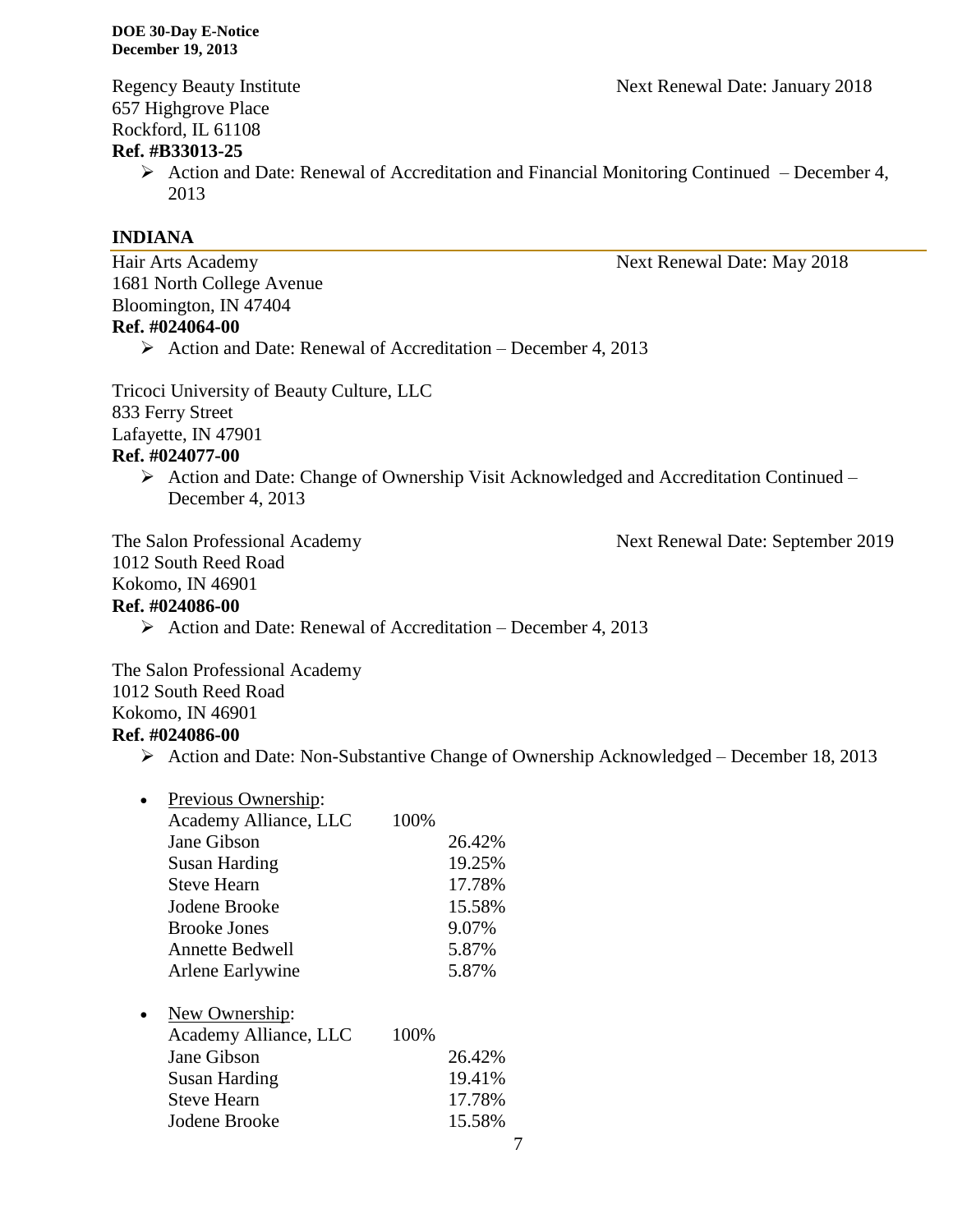| <b>Brooke Jones</b>    | 9.07% |
|------------------------|-------|
| <b>Annette Bedwell</b> | 5.87% |
| Arlene Earlywine       | 5.87% |

Lil Lou's Beauty and Barber College 4853 Broadway Street Gary, IN 46409

### **Ref. #024087-00**

- Action and Date: Non-Substantive State Mandated Change in Program Hours Acknowledged November 20, 2013
- Previous Program Hours: Barber Instructor 900 Clock Hours
- New Program Hours: Barber Instructor 1000 Clock Hours

4150 Grape Road

Regency Beauty Institute Next Renewal Date: January 2018

Mishawaka, IN 46545

### **Ref. #B33013-46**

 $\triangleright$  Action and Date: Renewal of Accreditation and Financial Monitoring Continued – December 4, 2013

Regency Beauty Institute Next Renewal Date: January 2018

2505 Southlake Mall, Store 2495 D

Merrillville, IN 46410

### **Ref. #B33013-75**

 $\triangleright$  Action and Date: Renewal of Accreditation and Financial Monitoring Continued – December 4, 2013

### **KANSAS**

Hays Academy of Hair Design 115 South  $5^{th}$  Street Salina, KS 67401 **Ref. #P26020-01**

 $\triangleright$  Action and Date: Institution Placed on Monitoring (Standard IV, Criterion 8) – December 4, 2013

### **KENTUCKY**

1295 Main Street Briarwood Shopping Center Madisonville, KY 42431 **Ref. #027041-00**

 $\triangleright$  Action and Date: Renewal of Accreditation – December 4, 2013

### **LOUISIANA**

Cosmetology Training Center Next Renewal Date: September 2019 2516 Johnston Street Lafayette, LA 70503 **Ref. #028062-00**

 $\triangleright$  Action and Date: Renewal of Accreditation – December 4, 2013

Head's West Ky Beauty College Next Renewal Date: September 2017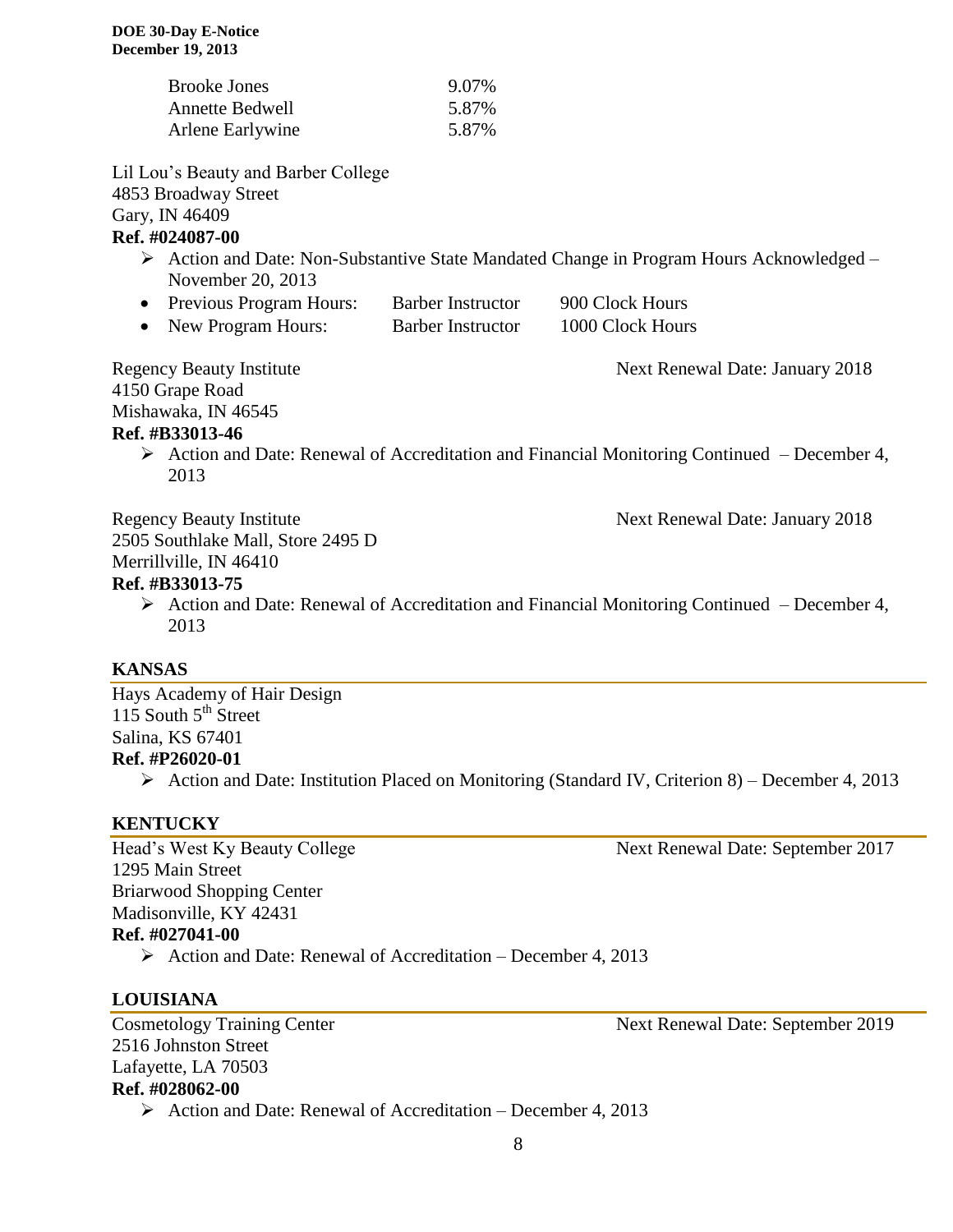Vanguard College of Cosmetology A Paul Mitchell Partner School Next Renewal Date: January 2020 740 Oak Harbor Boulevard Slidell, LA 70458 **Ref. #028065-00**

 $\triangleright$  Action and Date: Renewal of Accreditation – December 4, 2013

Vanguard College of Cosmetology A Paul Mitchell Partner School Next Renewal Date: January 2020 5921 Bluebonnet Boulevard, Suite 200 Baton Rouge, LA 70836 **Ref. #B28065-01**  $\triangleright$  Action and Date: Renewal of Accreditation – December 4, 2013

Vanguard College of Cosmetology A Paul Mitchell Partner School Next Renewal Date: January 2020 3321 Hessmer Avenue Metairie, LA 70002

### **Ref. #B28065-02**

 $\triangleright$  Action and Date: Renewal of Accreditation – December 4, 2013

Aveda Institute 1355 Polders Lane Covington, LA 70433

### **Ref. #028069-00**

Action and Date: Institution Placed on Low Outcomes Monitoring (Placement) – November 21, 2013

Regency Beauty Institute Next Renewal Date: January 2018

7460 Youree Drive, Suite R

Shreveport, LA 71105

### **Ref. #B33013-56**

 $\triangleright$  Action and Date: Renewal of Accreditation and Financial Monitoring Continued – December 4, 2013

### **MARYLAND**

Hair Academy 8435 Annapolis Road New Carrollton, MD 20784 **Ref. #030015-00**  $\triangleright$  Action and Date: Addition of Program Approved – December 4, 2013

• New Program: Professional Barbering 1200 Clock Hours

### **MASSACHUSETTS**

Lowell Academy Hairstyling Institute Next Renewal Date: September 2017 136 Central Street Lowell, MA 01852 **Ref. #031002-00**

 $\triangleright$  Action and Date: Renewal of Accreditation – December 4, 2013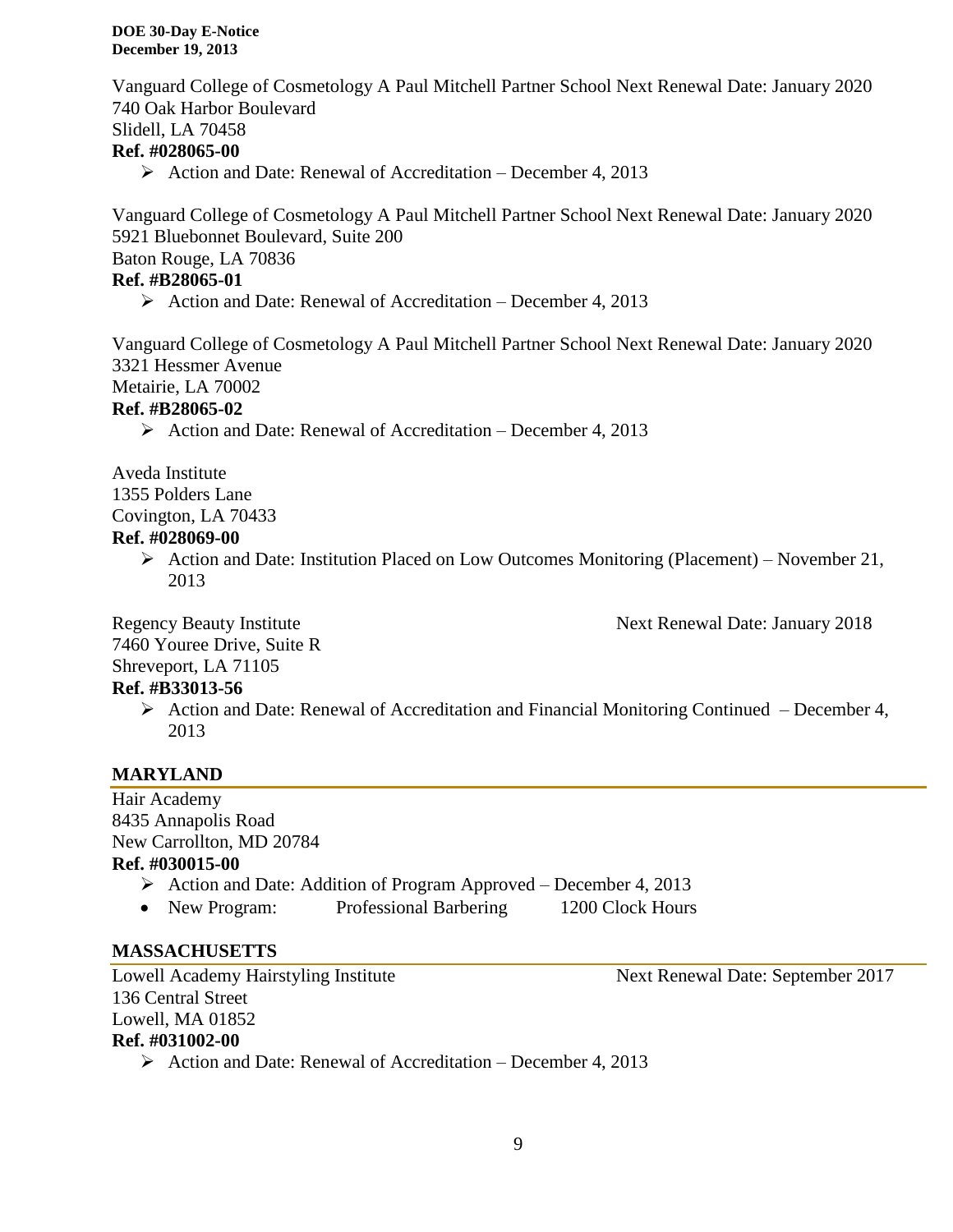Alexander Academy, Inc. Next Renewal Date: January 2018 112 River Street Fitchburg, MA 01420 **Ref. #031045-00**

 $\triangleright$  Action and Date: Renewal of Accreditation – December 4, 2013

### **MICHIGAN**

Blue Water College of Cosmetology, Inc. DBA Martin Parsons Academy of Design 1871 Gratiot Boulevard Marysville, MI 48040 **Ref. #032108-00** Action and Date: Change of Name Approved (Met Stipulation) – November 14, 2013 (CORRECTED LETTER dated November 21, 2013)\*

- Previous Name: Blue Water College of Cosmetology
- New Name: Blue Water College of Cosmetology, Inc. DBA Martin Parsons Academy of Design
- New Alternate Names: Martin Parsons Academy of Design and Martin Parsons Academy

**\* This is a correction to an action letter dated November 14, 2013 and previously reported to the Department via E-Notice. NACCAS' original letter incorrectly listed the school name, Commission meeting date and type of change that was approved. This letter reflects the corrections listed above. NACCAS has updated its records to reflect this change.** 

### **MISSOURI**

Xenon International Academy 15435 Clayton Road Ballwin, MO 63011 **Ref. #B26026-01**

> Action and Date: Change of Ownership Visit Acknowledged and Accreditation Continued – December 4, 2013

Eclips School of Cosmetology and Barbering Next Renewal Date: September 2016 52 South Plaza Way Cape Girardeau, MO 63701 **Ref. #035096-00**

Action and Date: Renewal of Accreditation and Probation Removed – December 4, 2013

Beyond The Basics School of Cosmetology Next Renewal Date: September 2016 1031 Schoolview Drive, Suite A, B & C Previous Ref. #I13013-00 Marshfield, MO 65706 **Ref. #035114-00**

 $\triangleright$  Action and Date: Initial Accreditation Granted – December 4, 2013

### **NEBRASKA**

Joseph's College Cosmetology 202 Madison Avenue Norfolk, NE 68701 **Ref. #037007-00**

 $\triangleright$  Action and Date: Change of Name Approved with a Stipulation – December 4, 2013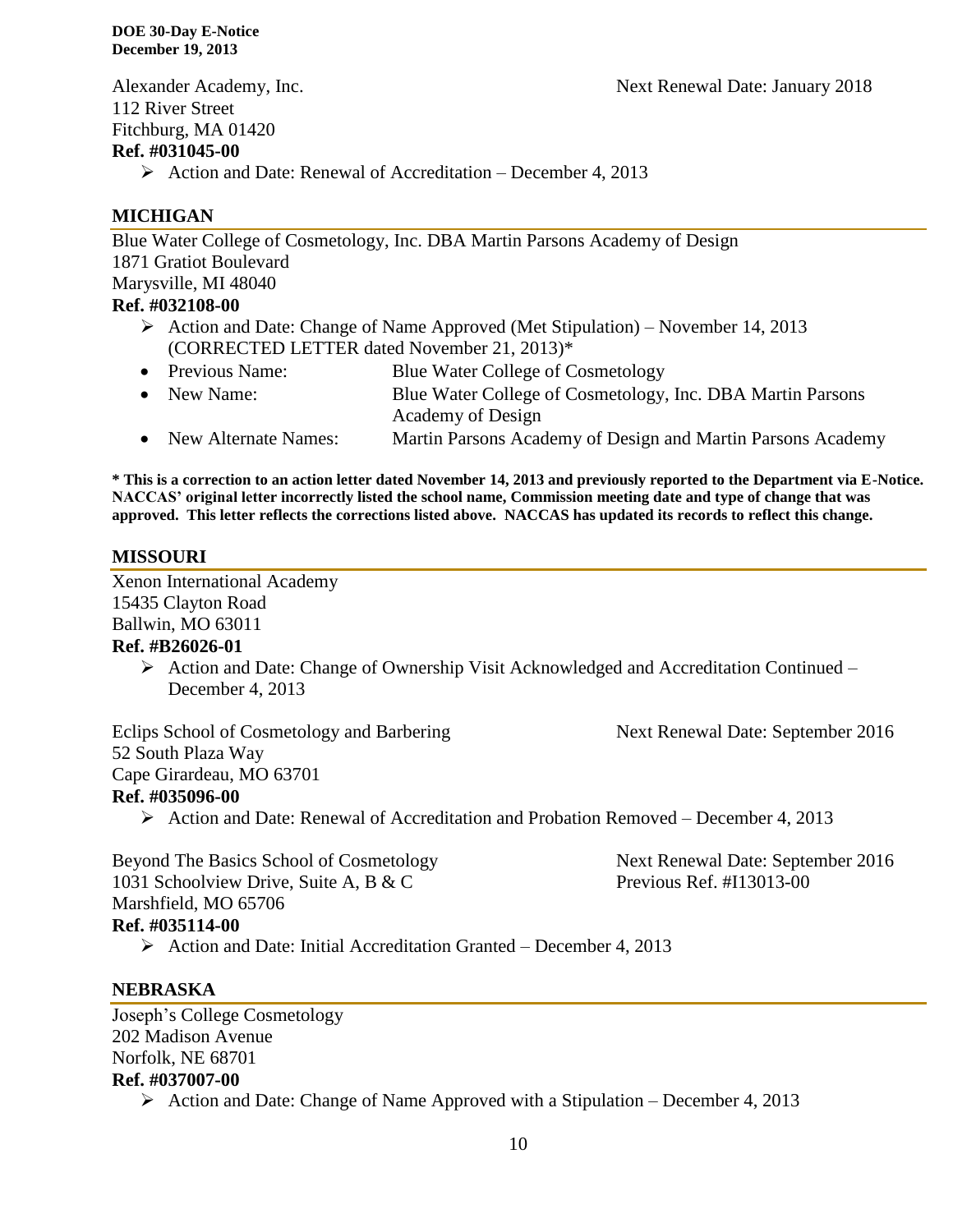- Previous Name: Joseph's College of Beauty
- New Name: Joseph's College Cosmetology
- New Alternate Names: Joseph's College and Joseph's College Norfolk

Joseph's College Cosmetology 5801 O Street Lincoln, NE 68510

### **Ref. #037011-00**

- $\triangleright$  Action and Date: Change of Name Approved with a Stipulation December 4, 2013
- Previous Name: Joseph's College of Beauty
- New Name: Joseph's College Cosmetology
- New Alternate Names: Joseph's College and Joseph's College Lincoln

Joseph's College Cosmetology 828 West 2<sup>nd</sup> Street Hastings, NE 68901

## **Ref. #037012-00**

- $\triangleright$  Action and Date: Change of Name Approved with a Stipulation December 4, 2013
- Previous Name: Joseph's College of Beauty
- New Name: Joseph's College Cosmetology
- New Alternate Names: Joseph's College and Joseph's College Hastings

Joseph's College Cosmetology

3415 West State Street

Grand Island, NE 68801

## **Ref. #B37012-01**

- Action and Date: Change of Name Approved with a Stipulation December 4, 2013
- Previous Name: Joseph's College of Beauty
- New Name: Joseph's College Cosmetology
- New Alternate Names: Joseph's College and Joseph's College Grand Island

Joseph's College Cosmetology

618 Court Street

# Beatrice, NE 68310

### **Ref. #037013-00**

- Action and Date: Change of Name Approved with a Stipulation December 4, 2013
- Previous Name: Joseph's College of Beauty
- New Name: Joseph's College Cosmetology
- New Alternate Names: Joseph's College and Joseph's College Beatrice

Joseph's College Cosmetology 2213 Central Avenue Kearney, NE 68847 **Ref. #037019-00**

- Action and Date: Change of Name Approved with a Stipulation December 4, 2013
- Previous Name: Joseph's College of Beauty
- New Name: Joseph's College Cosmetology
- New Alternate Names: Joseph's College and Joseph's College Kearney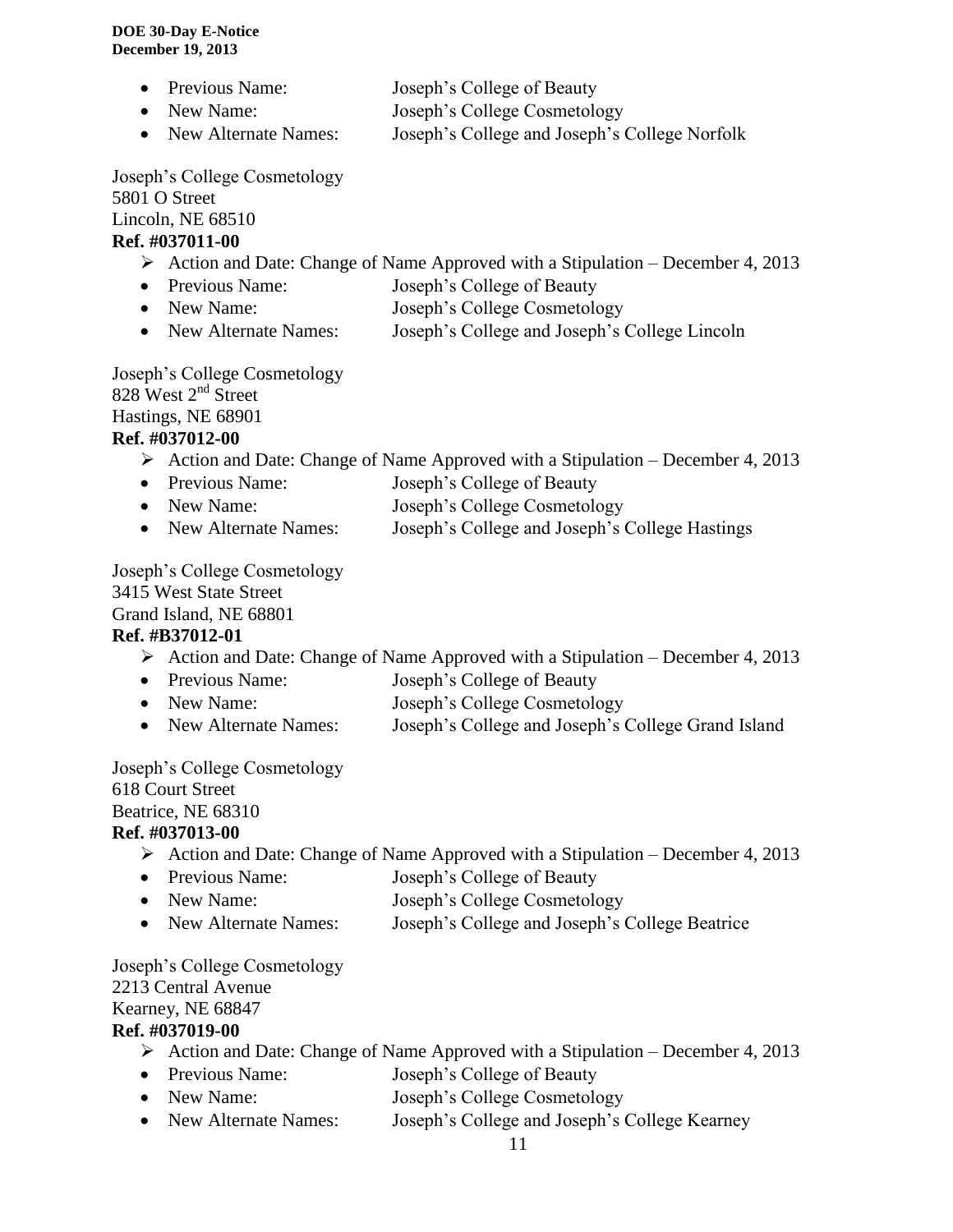Joseph's College Cosmetology  $1620$  East 4<sup>th</sup> Street North Platte, NE 69101

### **Ref. #037021-00**

- $\triangleright$  Action and Date: Change of Name Approved with a Stipulation December 4, 2013
- Previous Name: Joseph's College of Beauty
- New Name: Joseph's College Cosmetology
- New Alternate Names: Joseph's College and Joseph's College North Platte

### **NEVADA**

Marinello School of Beauty Next Renewal Date: January 2020 5093 South McCarran Boulevard Reno, NV 89502 **Ref. #038014-00**  $\triangleright$  Action and Date: Renewal of Accreditation – December 4, 2013

Paul Mitchell The School Las Vegas 9490 South Eastern Avenue, Suite #100 Las Vegas, NV 89123

### **Ref. #038018-00**

Action and Date: Non-Substantive Change of Ownership Acknowledged – November 20, 2013

| $\bullet$ | Previous Ownership:                    |      |        |
|-----------|----------------------------------------|------|--------|
|           | PMNV Las Vegas, LLC                    | 100% |        |
|           | JPMS Holdings Inc.                     |      | 25.00% |
|           | John Paul Mitchell Systems             |      | 100%   |
|           | The John Paul DeJoria Family Trust     |      | 51.49% |
|           | Angus Shane Paul Mitchell Living Trust |      | 32.34% |
|           | <b>Paul Mitchell Trust</b>             |      | 16.17% |
|           | ARCS, LLC                              |      | 25.00% |
|           | <b>Robert Cromeans</b>                 |      | 25.00% |
|           | <b>Margaret Cromeans</b>               |      | 25.00% |
|           | Ed Sadafi                              |      | 25.00% |
|           | Ann Marie Sadafi                       |      | 25.00% |
|           | Double NN, LLC                         |      | 10.00% |
|           | Lori Noble                             |      | 16.66% |
|           | Dennis Claybaugh                       |      | 16.66% |
|           | Christine Claybaugh                    |      | 16.66% |
|           | George Morales                         |      | 16.66% |
|           | Brennan Claybaugh                      |      | 16.66% |
|           | Dianne Ingram                          |      | 16.66% |
|           | John Anthony DeJoria Trust             |      | 9.00%  |
|           | Alexis DeJoria                         |      | 8.00%  |
|           | Michaeline DeJoria                     |      | 8.00%  |
|           | Winn Claybaugh                         |      | 15.00% |
|           |                                        |      |        |
| $\bullet$ | New Ownership:                         |      |        |
|           | PMNV Las Vegas, LLC                    | 100% |        |
|           | JPMS Holdings Inc.                     |      | 25.00% |
|           |                                        |      |        |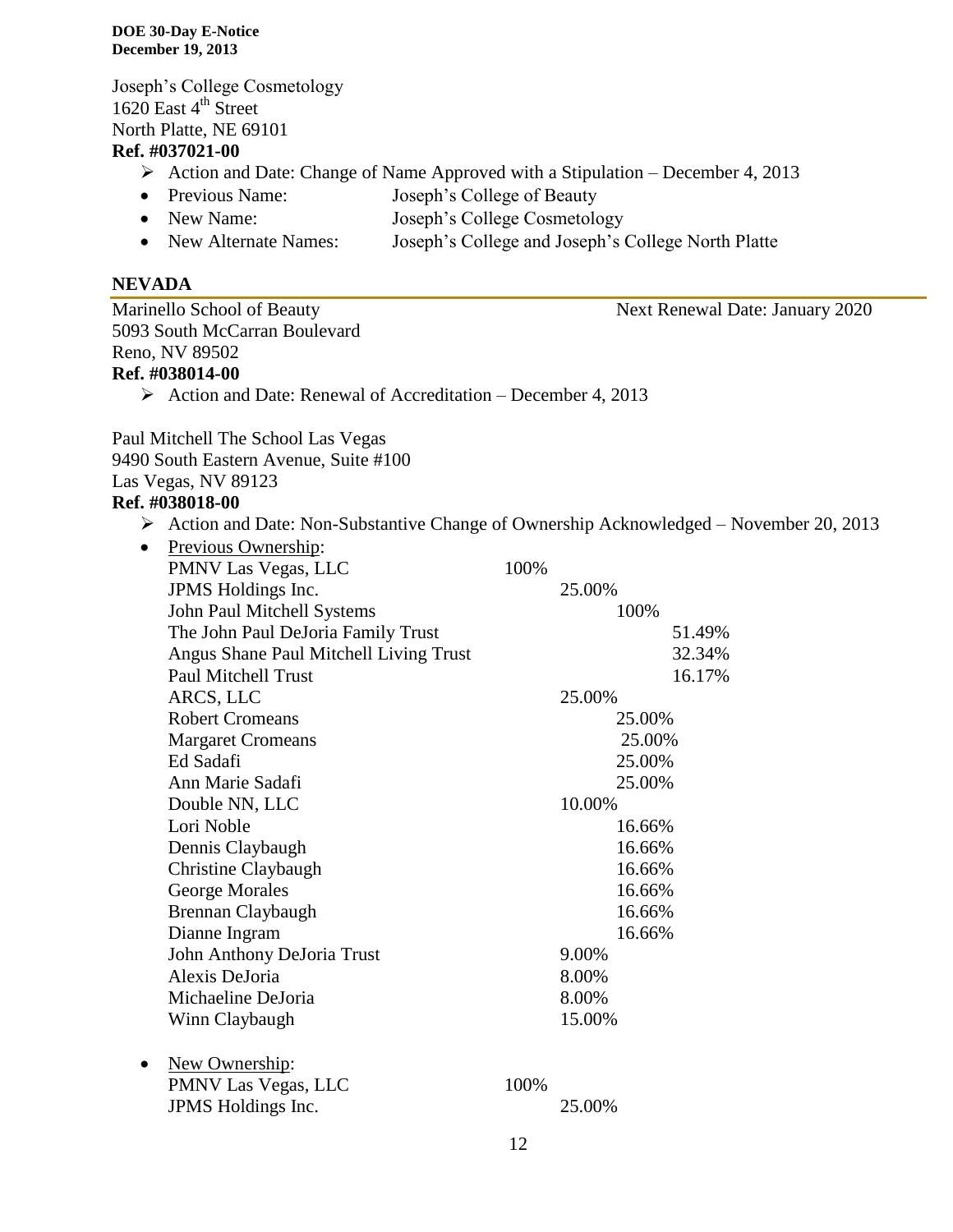| John Paul Mitchell Systems             | 100%   |
|----------------------------------------|--------|
| The John Paul DeJoria Family Trust     | 51.49% |
| Angus Shane Paul Mitchell Living Trust | 32.34% |
| <b>Paul Mitchell Trust</b>             | 16.17% |
| ARCS, LLC                              | 25.00% |
| <b>Margaret Cromeans</b>               | 50.00% |
| Ed Sadafi                              | 25.00% |
| Ann Marie Sadafi                       | 25.00% |
| Double NN, LLC                         | 10.00% |
| Lori Noble                             | 16.66% |
| Dennis Claybaugh                       | 16.66% |
| Christine Claybaugh                    | 16.66% |
| George Morales                         | 16.66% |
| Brennan Claybaugh                      | 16.66% |
| Dianne Ingram                          | 16.66% |
| John Anthony DeJoria Trust             | 9.00%  |
| Alexis DeJoria                         | 8.00%  |
| Michaeline DeJoria                     | 8.00%  |
| Winn Claybaugh                         | 15.00% |

### **NEW MEXICO**

Olympian University of Cosmetology 1011 East 10<sup>th</sup> Street, Suite B Alamogordo, NM 88310

### **Ref. #041010-00**

- $\triangleright$  Action and Date: Addition of Program Approved December 4, 2013
- New Program: Manicure 600 Clock Hours

Olympian University of Cosmetology 1460 Missouri Avenue, Suite 5 Las Cruces, NM 88001-5330 **Ref. #B41010-01**

- $\triangleright$  Action and Date: Addition of Program Approved December 4, 2013
- New Program: Manicure 600 Clock Hours

Olympian University of Cosmetology 4501 North Main Street, Suite 13 Roswell, NM 88201

### **Ref. #B41010-02**

- $\triangleright$  Action and Date: Addition of Program Approved December 4, 2013
- New Program: Manicure 600 Clock Hours

Olympian University of Cosmetology 6300 San Mateo Boulevard Albuquerque, NM 87109 **Ref. #B41010-03**

- $\triangleright$  Action and Date: Addition of Program Approved December 4, 2013
- New Program: Manicure 600 Clock Hours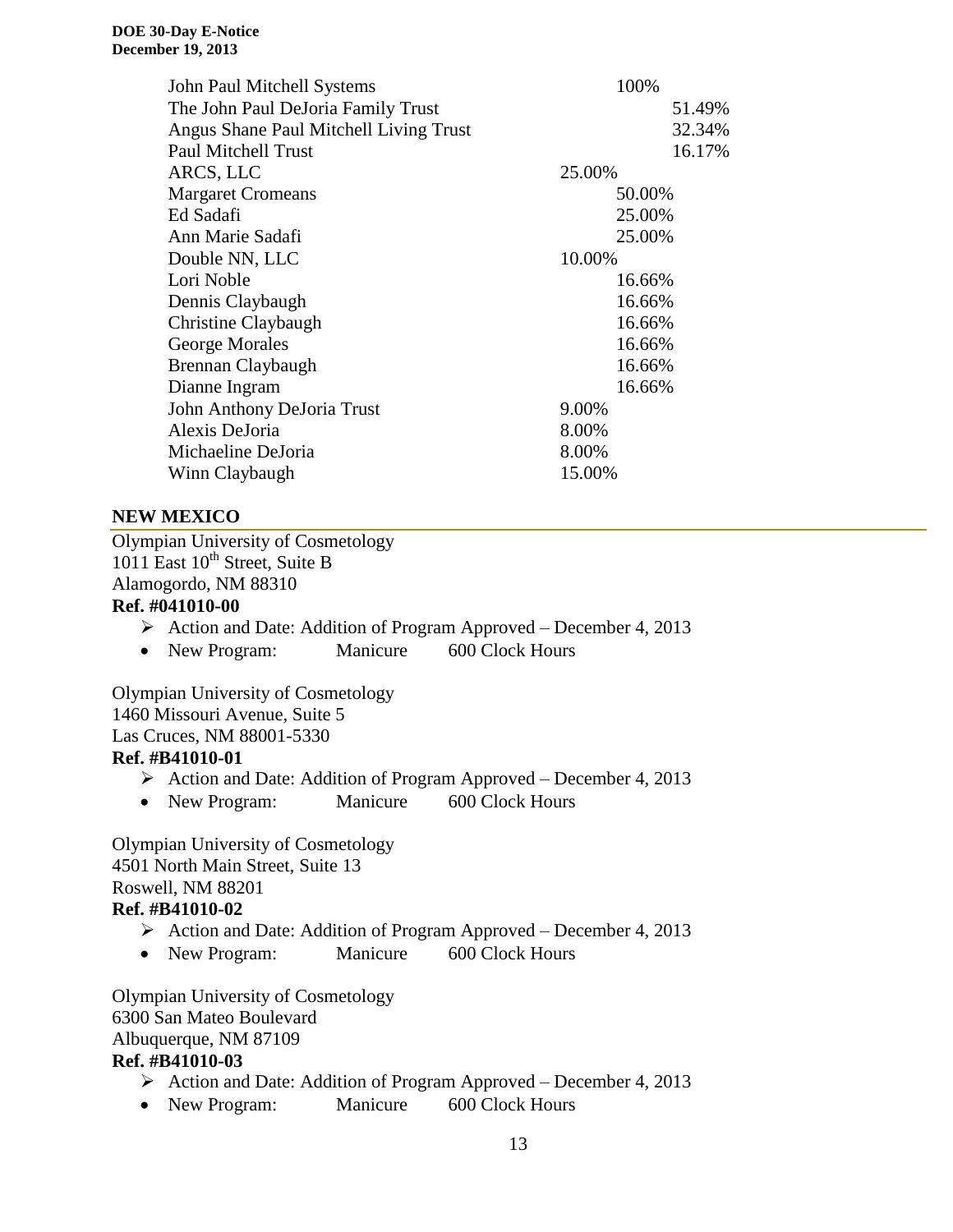### **NEW YORK**

Atelier Esthetique Institute of Esthetics, Inc. Next Renewal Date: May 2017 386 Park Avenue South, Suite 1409 New York, NY 10016 **Ref. #042125-00**  $\triangleright$  Action and Date: Renewal of Accreditation and Remove from Monitoring (Standard IX, Criterion 6) – December 4, 2013 The Long Island Barber Institute, Inc. Next Renewal Date: January 2020 266 Greenwich Street Hempstead, NY 11550 **Ref. #042127-00** Action and Date: Renewal of Accreditation and Addition of Program Approved – December 4, 2013 • New Program: Concepts of Natural Hairstyling 300 Clock Hours New York Institute of Beauty Next Renewal Date: January 2020 11 Oval Drive, Suite 180 Islandia, NY 11749 **Ref. #042129-00**  $\triangleright$  Action and Date: Renewal of Accreditation – December 4, 2013

New York, NY 10011

Dermalogica Academy Next Renewal Date: September 2016 140 West  $22<sup>nd</sup>$  Street Previous Ref. #I11036-00

### **Ref. #042136-00**

 $\triangleright$  Action and Date: Initial Accreditation Granted – December 4, 2013

### **NORTH CAROLINA**

Empire Beauty School Next Renewal Date: January 2020 1312 Bridford Parkway Landmark Crossing Shopping Center Greensboro, NC 27407 **Ref. #B31023-05**

 $\triangleright$  Action and Date: Renewal of Accreditation – December 4, 2013

Cheveux School of Hair Design 4781 Gum Branch Road #1 Jacksonville, NC 28540

### **Ref. #043025-00**

Action and Date: Institution Placed on Monitoring (Standard VII, Criteria 6 & 7) – December 4, 2013

Regina's College of Beauty 1201 Stafford Street, Suite B-2 Monroe, NC 28110 **Ref. #043039-00**

 $\triangleright$  Action and Date: Low Outcomes Monitoring Continued – December 4, 2013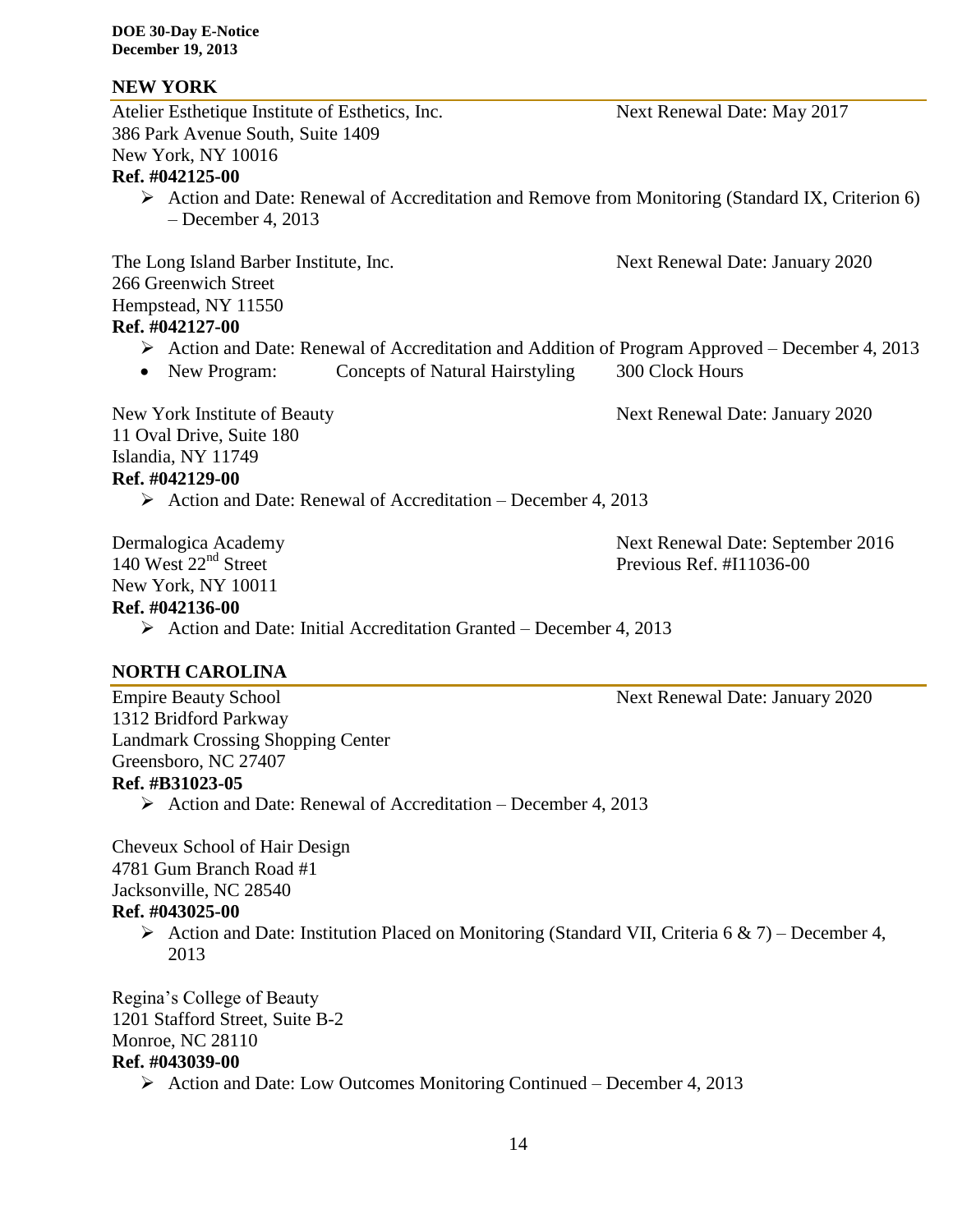Regina's College of Beauty 801 English Road High Point, NC 27262 **Ref. #B43039-01** Action and Date: Low Outcomes Monitoring Continued – December 4, 2013

Regina's College of Beauty 2615 Freedom Drive #3 Charlotte, NC 28208 **Ref. #B43039-02**

 $\triangleright$  Action and Date: Low Outcomes Monitoring Continued – December 4, 2013

Park West Barber School 4853 NC Highway 55 Durham, NC 27713

### **Ref. #043044-00**

 $\triangleright$  Action and Date: Withdrawal of Accreditation with the Right to Appeal and Placed on Probation – November 22, 2013

Park West Barber School

1531 Central Avenue

Charlotte, NC 28205

### **Ref. #P43044-02**

 $\triangleright$  Action and Date: Institution Placed on Monitoring (Standard IV, Criterion 8) – December 4, 2013

Grace College of Barbering 1206 Dickinson Avenue Greenville, NC 27834

### **Ref. #043047-00**

- $\triangleright$  Action and Date: Change of Location Approved December 4, 2013
- Previous Location: 4266 Lee Street, Ayden, NC 28513
- New Location: 1206 Dickinson Avenue, Greenville, NC 27834

### **OHIO**

11489 Princeton Pike Springdale, OH 45246 **Ref. #B33013-24**

> $\triangleright$  Action and Date: Renewal of Accreditation and Financial Monitoring Continued – December 4, 2013

Regency Beauty Institute Next Renewal Date: January 2018 4450 East Gate Boulevard, Space #5 Cincinnati, OH 45245

### **Ref. #B33013-26**

 $\triangleright$  Action and Date: Renewal of Accreditation and Financial Monitoring Continued – December 4, 2013

Regency Beauty Institute Next Renewal Date: January 2018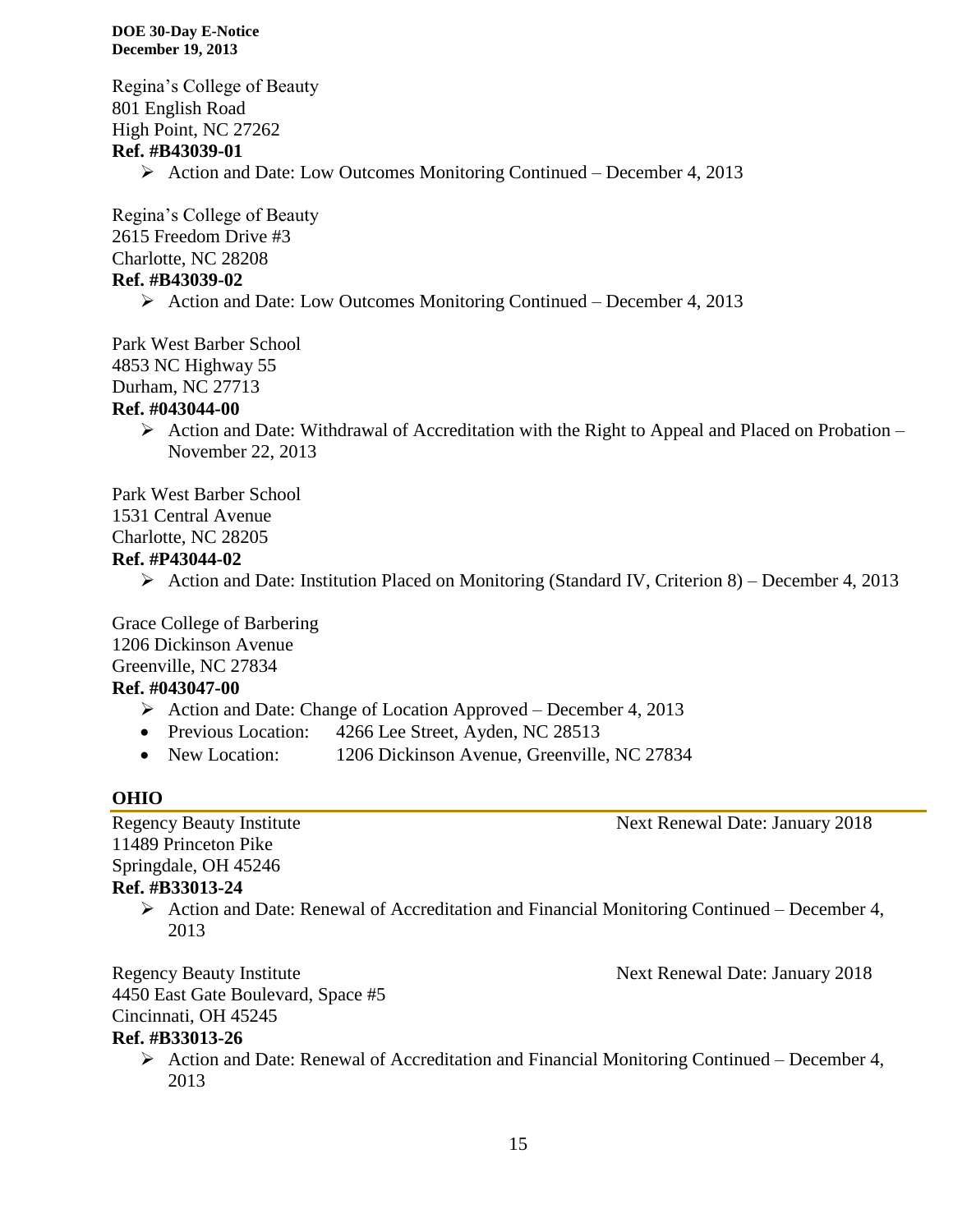Regency Beauty Institute **Next Renewal Date: January 2018** 2040 Miamisburg Centerville Road Dayton, OH 45459

### **Ref. #B33013-34**

 $\triangleright$  Action and Date: Renewal of Accreditation and Financial Monitoring Continued – December 4, 2013

Regency Beauty Institute Next Renewal Date: January 2018 26508 Lorain Road North Olmsted, OH 44070

### **Ref. #B33013-39**

 $\triangleright$  Action and Date: Renewal of Accreditation and Financial Monitoring Continued – December 4, 2013

155 Graceland Boulevard

Regency Beauty Institute Next Renewal Date: January 2018

Columbus, OH 43214

### **Ref. #B33013-43**

 $\triangleright$  Action and Date: Renewal of Accreditation and Financial Monitoring Continued – December 4, 2013

Regency Beauty Institute Next Renewal Date: January 2018 1554 Spring Meadows Drive Holland, OH 43528

### **Ref. #B33013-76**

 $\triangleright$  Action and Date: Renewal of Accreditation and Financial Monitoring Continued – December 4, 2013

The Spa School 5050 North High Street Columbus, OH 43214 **Ref. #045005-00**

- Action and Date: Non-Substantive Change of Ownership Acknowledged May 7, 2013 (CORRECTED LETTER dated December 3, 2013)\*
- Previous Ownership: Ohio State School of Cosmetology, Inc. 100% Mr. James Rogers 100%
- New Ownership: Ohio State School of Cosmetology, Inc. 100% Mr. James Rogers 100% (voting shares)

**\* This is a correction to an action letter dated May 7, 2013 and previously reported to the Department via E-Notice. NACCAS' original letter incorrectly listed the ownership percentage for Lucas J. Hanks Trust . This letter reflects the correct ownership. NACCAS has updated its records to reflect this change.**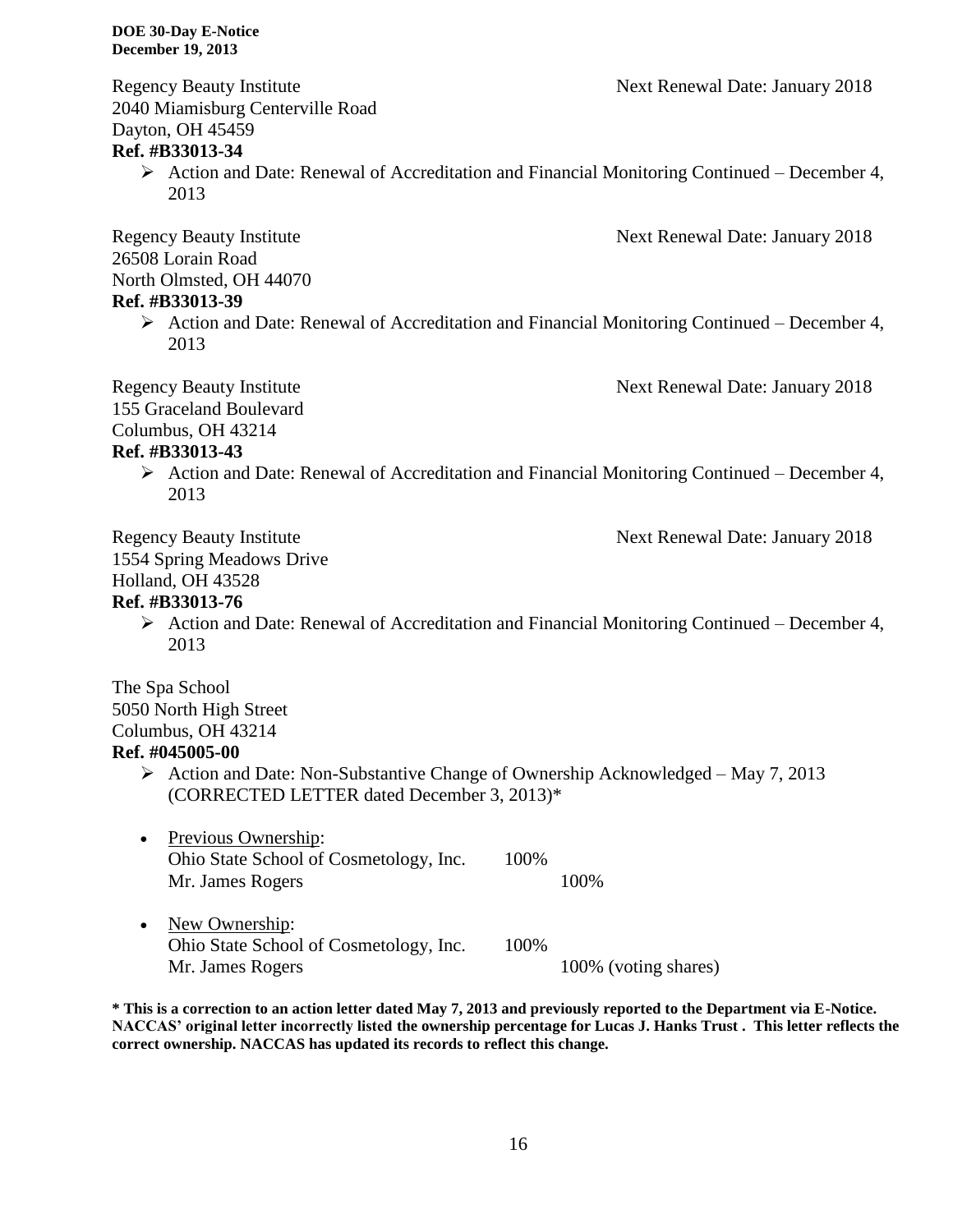The Spa School Next Renewal Date: January 2020

5050 North High Street Columbus, OH 43214

### **Ref. #045005-00**

 $\triangleright$  Action and Date: Renewal of Accreditation – December 4, 2013

Nationwide Beauty Academy 5300 Westpointe Plaza Drive Columbus, OH 43228 **Ref. #045014-00**

> Action and Date: Non-Substantive Change of Ownership Acknowledged – May 7, 2013 (CORRECTED LETTER dated December 3, 2013)\*

| $\bullet$ | Previous Ownership:                    |       |                      |
|-----------|----------------------------------------|-------|----------------------|
|           | Ohio State School of Cosmetology, Inc. | 100\% |                      |
|           | Mr. James Rogers                       |       | 100%                 |
| $\bullet$ | New Ownership:                         |       |                      |
|           | Ohio State School of Cosmetology, Inc. | 100%  |                      |
|           | Mr. James Rogers                       |       | 100% (voting shares) |

**\* This is a correction to an action letter dated May 7, 2013 and previously reported to the Department via E-Notice. NACCAS' original letter incorrectly listed the ownership percentage for Lucas J. Hanks Trust . This letter reflects the correct ownership. NACCAS has updated its records to reflect this change.** 

Ohio State School of Cosmetology 6077 Gender Road Canal Winchester, OH 43110

# **Ref. #045045-00**

- $\triangleright$  Action and Date: Non-Substantive Change of Ownership Acknowledged May 7, 2013 (CORRECTED LETTER dated December 3, 2013)\*]
- Previous Ownership: Ohio State School of Cosmetology, Inc. 100% Mr. James Rogers 100%
- New Ownership: Ohio State School of Cosmetology, Inc. 100% Mr. James Rogers 100% (voting shares)

**\* This is a correction to an action letter dated May 7, 2013 and previously reported to the Department via E-Notice. NACCAS' original letter incorrectly listed the ownership percentage for Lucas J. Hanks Trust . This letter reflects the correct ownership. NACCAS has updated its records to reflect this change.** 

Ohio State School of Cosmetology Next Renewal Date: January 2020 6077 Gender Road Canal Winchester, OH 43110 **Ref. #045045-00**

 $\triangleright$  Action and Date: Renewal of Accreditation – December 4, 2013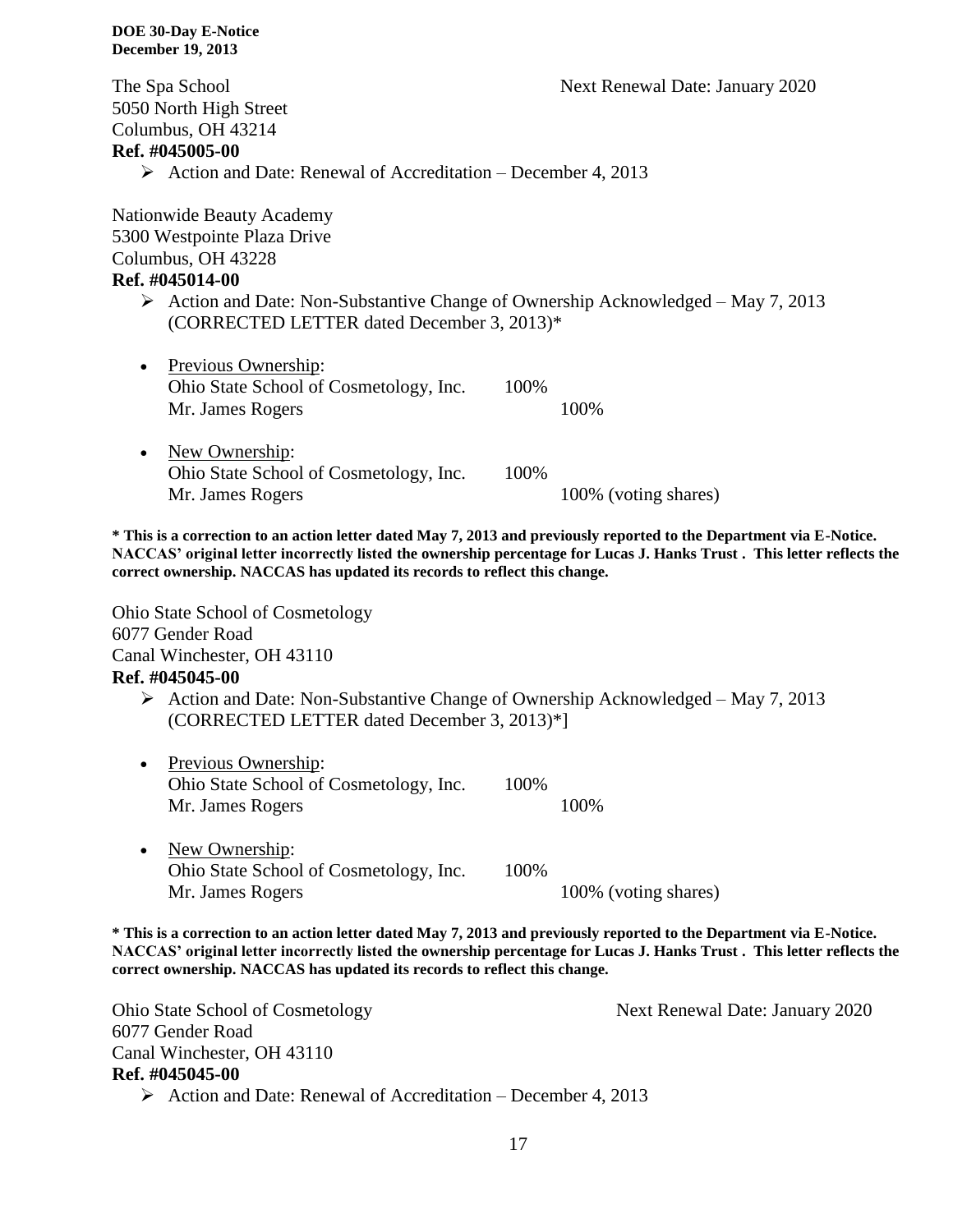Ohio State School of Cosmetology 5970 Westerville Road Westerville, OH 43081

### **Ref. #045066-00**

- Action and Date: Non-Substantive Change of Ownership Acknowledged May 7, 2013 (CORRECTED LETTER dated December 3, 2013)\*
- Previous Ownership: Ohio State School of Cosmetology, Inc. 100% Mr. James Rogers 100% • New Ownership: Ohio State School of Cosmetology, Inc. 100%

Mr. James Rogers 100% (voting shares)

**\* This is a correction to an action letter dated May 7, 2013 and previously reported to the Department via E-Notice. NACCAS' original letter incorrectly listed the ownership percentage for Lucas J. Hanks Trust . This letter reflects the correct ownership. NACCAS has updated its records to reflect this change.** 

Ohio State School of Cosmetology 789 Hebron Road, Suite J Heath, OH 43056

### **Ref. #B45066-01**

- $\triangleright$  Action and Date: Non-Substantive Change of Ownership Acknowledged May 7, 2013 (CORRECTED LETTER dated December 3, 2013)\*
- Previous Ownership: Ohio State School of Cosmetology, Inc. 100% Mr. James Rogers 100%
- New Ownership: Ohio State School of Cosmetology, Inc. 100% Mr. James Rogers 100% (voting shares)

**\* This is a correction to an action letter dated May 7, 2013 and previously reported to the Department via E-Notice. NACCAS' original letter incorrectly listed the ownership percentage for Lucas J. Hanks Trust . This letter reflects the correct ownership. NACCAS has updated its records to reflect this change.** 

Valley Beauty School Next Renewal Date: May 2018 627 Main Street Zanesville, OH 43701 **Ref. #045102-00**  $\triangleright$  Action and Date: Renewal of Accreditation – December 4, 2013

Elite School of Cosmetology Previous Ref. #A45120-01 1165-1169 East Main Street Ashland, OH 44805 **Ref. #P45120-01**

Action and Date: Provisional Additional Location Accreditation Granted – December 4, 2013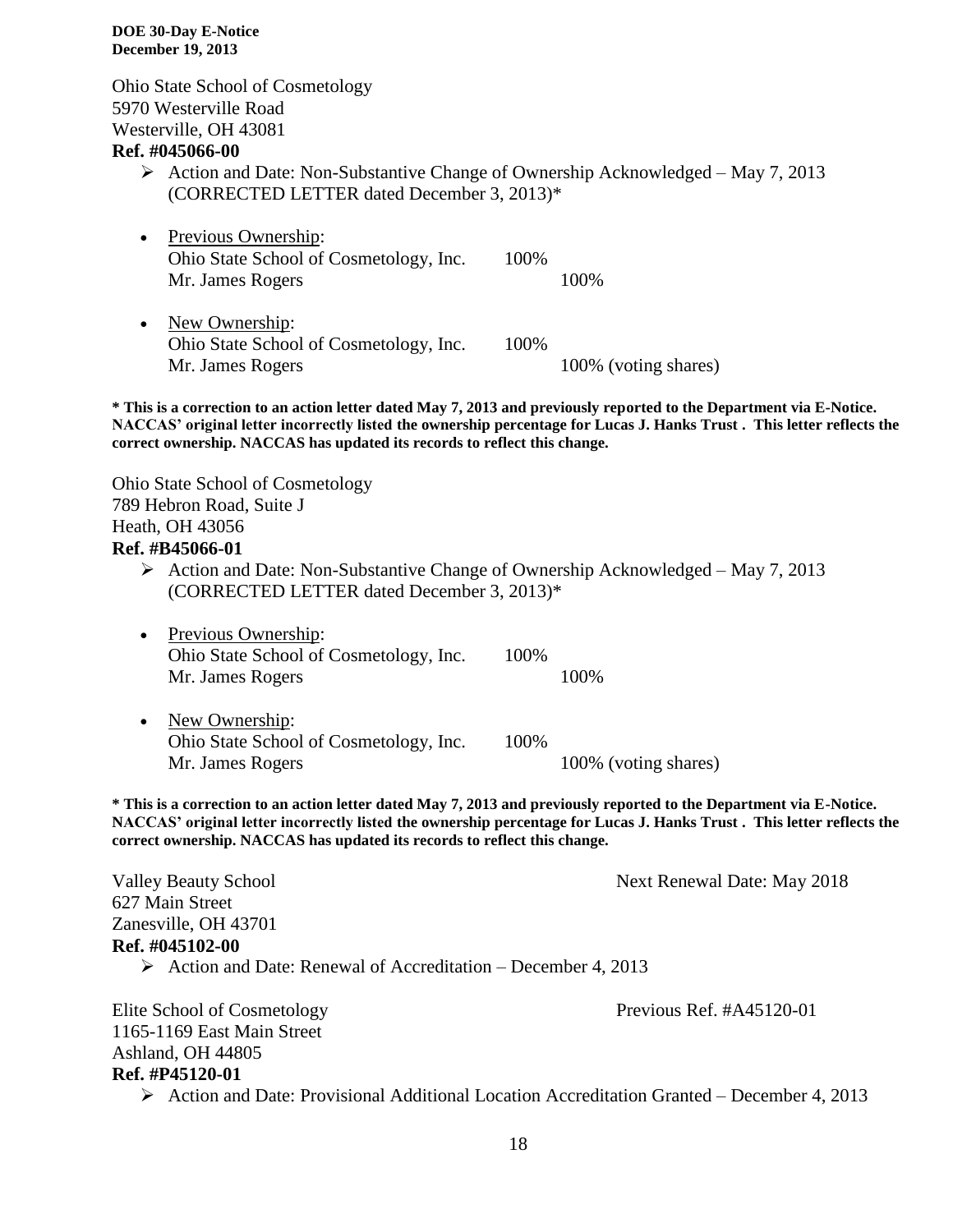Scott College of Cosmetology 117 East Fourth Street East Liverpool, OH 43920

### **Ref. #P58014-02**

- Action and Date: Addition of Program Approved December 4, 2013
- New Program: Manicuring 200 Clock Hours

### **OKLAHOMA**

I.T.S. Academy of Beauty 200 Southwest C Avenue, Suite 108 Lawton, OK 73501

## **Ref. #B41010-05**

- $\triangleright$  Action and Date: Addition of Program Approved with Stipulations December 4, 2013
- New Program: Manicure 600 Clock Hours

Central State Beauty Academy 1986 Next Renewal Date: January 2019

8494 North West Expressway Oklahoma City, OK 73162 **Ref. #046026-00**

 $\triangleright$  Action and Date: Renewal of Accreditation – December 4, 2013

Central State Massage Academy Next Renewal Date: January 2018 8494 North West Expressway Oklahoma City, OK 73162

### **Ref. #046064-00**

 $\triangleright$  Action and Date: Renewal of Accreditation – December 4, 2013

### **OREGON**

Marinello School of Beauty Next Renewal Date: January 2020 2540 N. E. Martin Luther King Jr. Boulevard Portland, OR 97212 **Ref. #B38014-01**

 $\triangleright$  Action and Date: Renewal of Accreditation – December 4, 2013

### **PENNSYLVANIA**

Metro Beauty Academy LLC 4977 Medical Center Circle Allentown, PA 18106 **Ref. #048124-00**

Action and Date: Institution Placed on Financial Monitoring – December 4, 2013

Fountain of Youth Academy of Cosmetology Next Renewal Date: September 2016 108 Scharberry Lane Previous Ref. #I13023-00 Mars, PA 16046 **Ref. #048132-00**

 $\triangleright$  Action and Date: Initial Accreditation Granted – December 4, 2013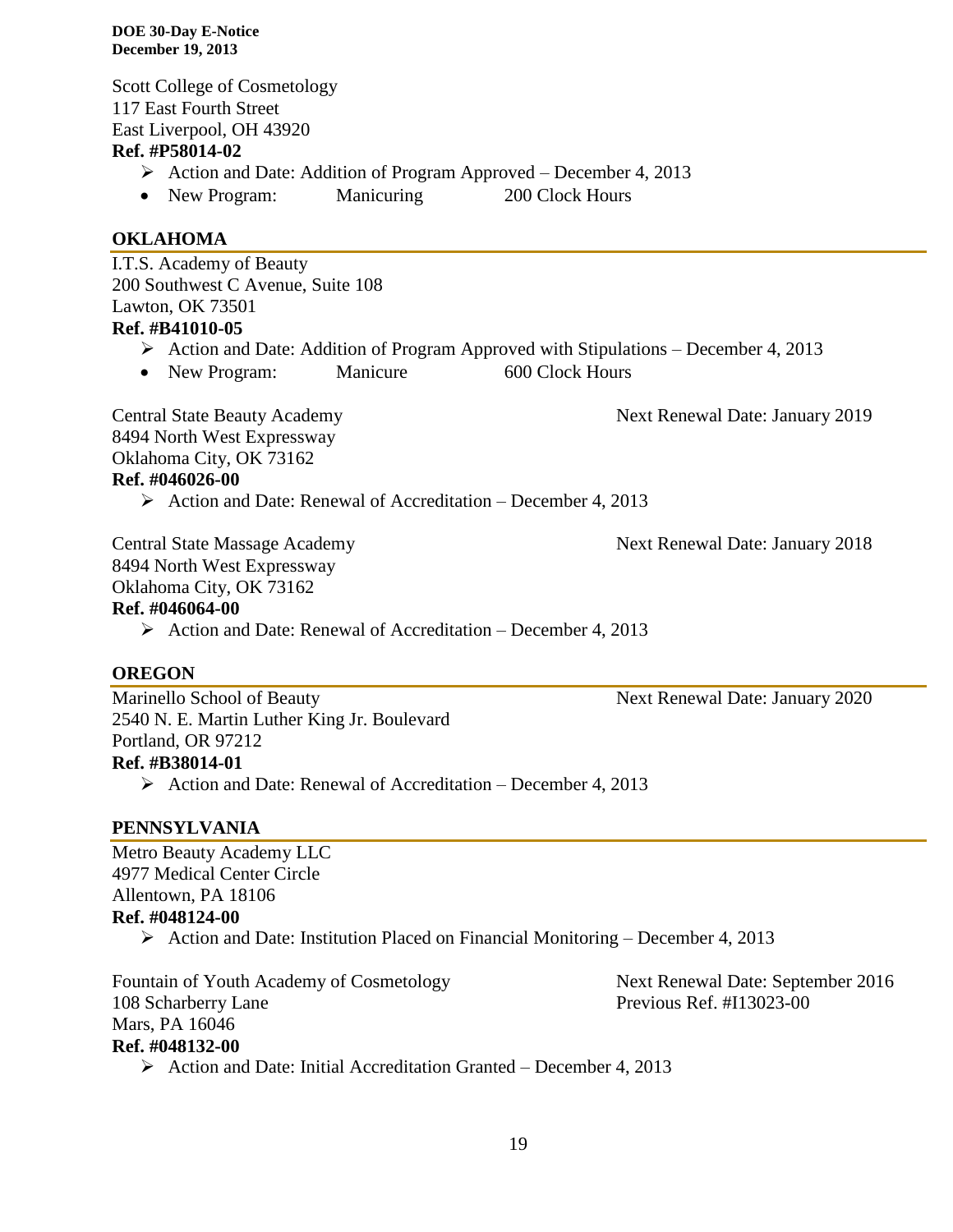Bucks County School of Beauty Culture, Inc. 1761 Bustleton Pike Feasterville, PA 19053

## **Ref. #048080-00**

Action and Date: Non-Substantive Decrease in Program Length Acknowledged – November 22, 2013 Previous Lengths: Associate in Specialized Tech 2280 Clock Hours

| Previous Lengths: | Associate in Specialized Tech          | 2280 Clock Hours |
|-------------------|----------------------------------------|------------------|
|                   | Hairdressing, Esthetics & Electrolysis | 1920 Clock Hours |
|                   | Hairdressing, Esthetics & Nails        | 1920 Clock Hours |
|                   | Hairdressing, Nails & Electrolysis     | 1920 Clock Hours |
|                   | Hairdressing & Electrolysis            | 1560 Clock Hours |
|                   | Hairdressing & Esthetics               | 1560 Clock Hours |
|                   | Hairdressing & Nails                   | 1560 Clock Hours |
|                   | Cosmetology                            | 1500 Clock Hours |
|                   | <b>Master Esthetician</b>              | 1200 Clock Hours |
|                   | Esthetics & Electrolysis               | 840 Clock Hours  |
|                   | Esthetics & Nails                      | 840 Clock Hours  |
|                   | Nails & Electrolysis                   | 840 Clock Hours  |
|                   | <b>Skin Care</b>                       | 480 Clock Hours  |
|                   | Electrology                            | 480 Clock Hours  |
|                   | Manicuring                             | 480 Clock Hours  |
| New Lengths:      | Associate in Specialized Tech          | 1900 Clock Hours |
|                   | Hairdressing, Esthetics & Electrolysis | 1600 Clock Hours |
|                   | Hairdressing, Esthetics & Nails        | 1600 Clock Hours |
|                   | Hairdressing, Nails & Electrolysis     | 1600 Clock Hours |
|                   | Hairdressing & Electrolysis            | 1300 Clock Hours |
|                   | Hairdressing & Esthetics               | 1300 Clock Hours |
|                   | Hairdressing & Nails                   | 1300 Clock Hours |
|                   | Cosmetology                            | 1250 Clock Hours |
|                   | <b>Master Esthetician</b>              | 1000 Clock Hours |
|                   | Esthetics & Electrolysis               | 700 Clock Hours  |
|                   | Esthetics & Nails                      | 700 Clock Hours  |
|                   | Nails & Electrolysis                   | 700 Clock Hours  |
|                   | <b>Skin Care</b>                       | 400 Clock Hours  |
|                   | Electrology                            | 400 Clock Hours  |
|                   | Manicuring                             | 400 Clock Hours  |
|                   |                                        |                  |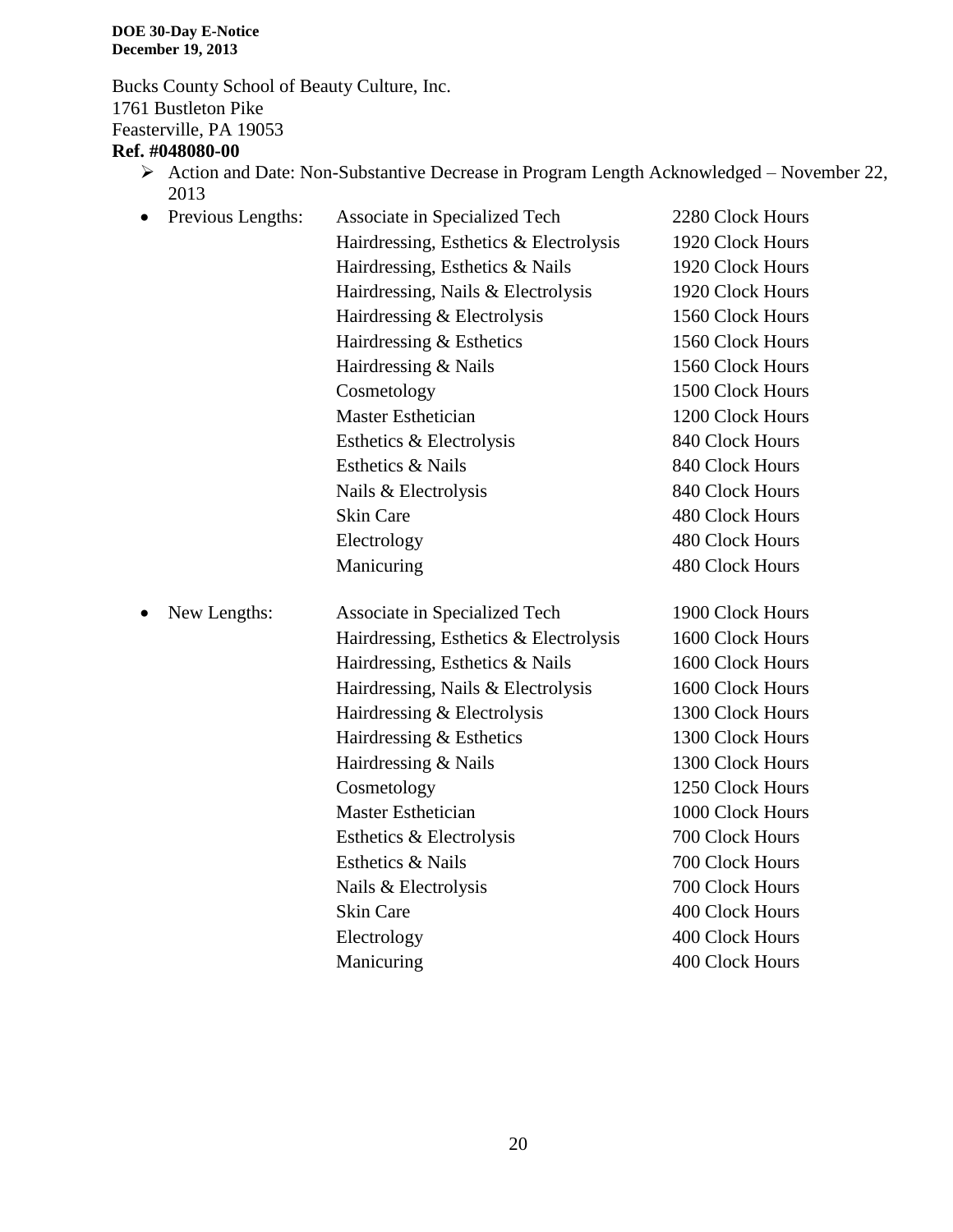### **PUERTO RICO**

Modern Hairstyling Institute Oeste 10, Calle Dr. Lopez Piso 2 Fajardo, PR 007338 **Ref. #B62013-01**

- $\triangleright$  Action and Date: Non-Substantive Expansion of Campus Acknowledged June 17, 2011 (CORRECTED LETTER dated November 22, 2013)\*
- Expanded Campus Facility: Oeste 10, Calle Dr. Lopez, Piso 1, Fajardo, PR 00738

**\* This is a correction to an action letter dated June 17, 2011 and previously reported to the Department via E-Notice. NACCAS was made aware of an error in the institution's new address. This letter reflects the corrected address. NACCAS has updated its records to reflect this change.**

Rogie's School of Beauty Culture 1315 Ponce De Leon Avenue San Juan, PR 00910

### **Ref. #062031-00**

• Action and Date: Withdrawal of Accreditation with the Right to Appeal and Placed on Probation – December 4, 2013

### **SOUTH CAROLINA**

Jolei's Hair Institute, LLC 203 East Main Street Olanta, SC 29114 **Ref. #050040-00**

> Action and Date: Accreditation Standards and Criteria Monitoring (Standard VII, Criterion 4) and Probation Continued – December 4, 2013

### **TENNESSEE**

The Hair Design School and The Hair Design School and The Hair Design School and The Hair Design School and The Next Renewal Date: January 2020

804 South Highland Street Memphis, TN 38111 **Ref. #B31023-07**

 $\triangleright$  Action and Date: Renewal of Accreditation – December 4, 2013

Regency Beauty Institute Next Renewal Date: January 2018

2288 Gunbarrel Road, Suite 102 Chattanooga, TN 37421 **Ref. #B33013-54**

> Action and Date: Renewal of Accreditation and Financial Monitoring Continued – December 4, 2013

Paul Mitchell The School Nashville 5510 Crossings Circle Antioch, TN 37013 **Ref. #052026-00**

 Action and Date: Change of Ownership Visit Acknowledged and Accreditation Continued – December 4, 2013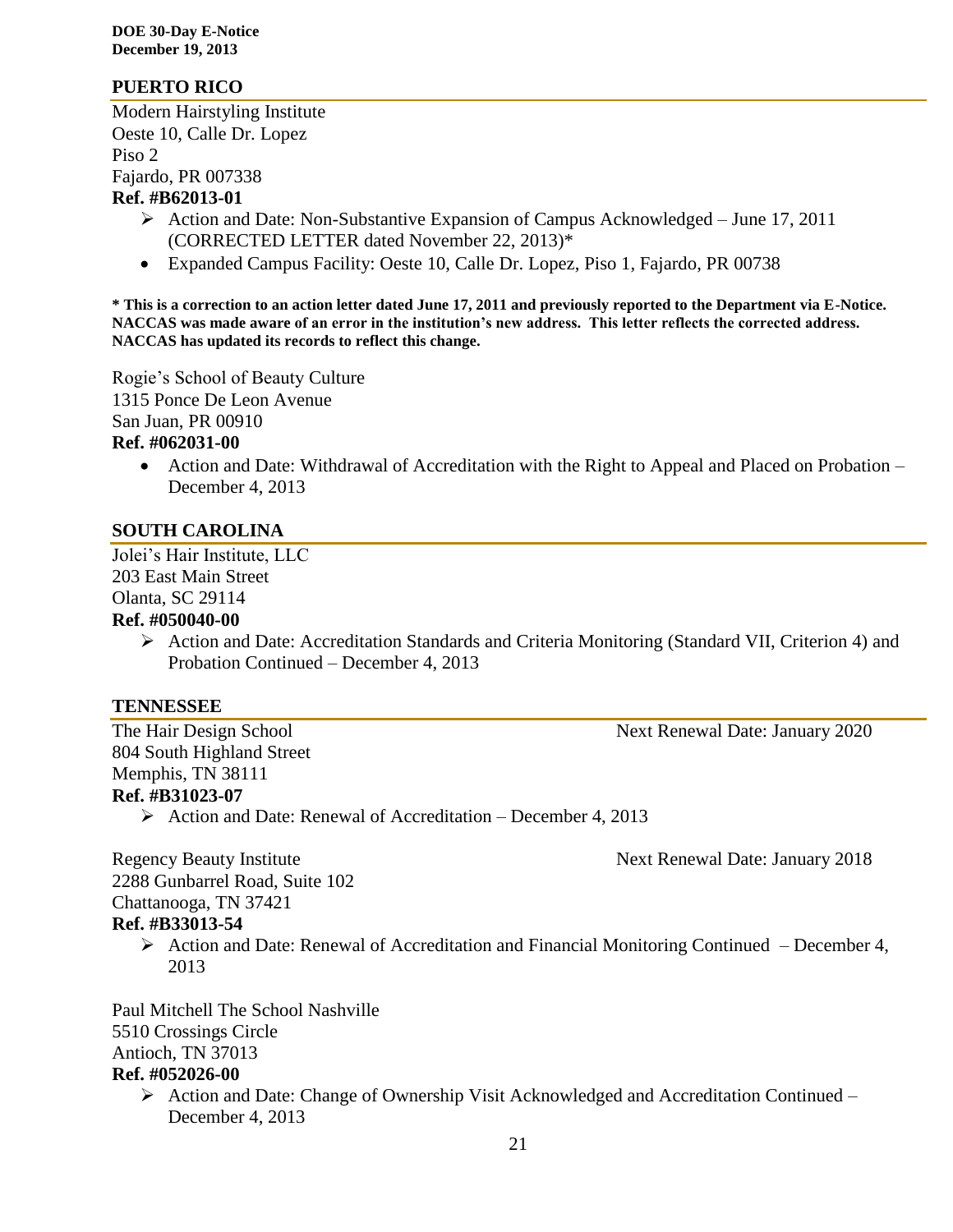Paul Mitchell The School - Murfreesboro 1720 Old Fort Parkway, Suite L200 Murfreesboro, TN 37129

### **Ref. #B52026-01**

 Action and Date: Change of Ownership Visit Acknowledged and Accreditation Continued – December 4, 2013

The Barber School **Previous Ref. #A52056-02** 6290 Winchester Road Memphis, TN 38115

### **Ref. #P52056-02**

Action and Date: Provisional Additional Location Accreditation Granted – December 4, 2013

1203 Ridgeway Road, Suite 203 Previous Ref. #I12022-00 Memphis, TN 38119 **Ref. #052076-00**

Gould's Academy **Next Renewal Date: September 2016** 

 $\triangleright$  Action and Date: Initial Accreditation Granted – December 4, 2013

Sandra Academy of Salon Services, Inc. Next Renewal Date: September 2016 412 South Broad Street Previous Ref. #I11046-00 New Tazewell, TN 37825

### **Ref. #052077-00**

 $\triangleright$  Action and Date: Initial Accreditation Granted – December 4, 2013

### **TEXAS**

I.T.S. Academy of Beauty 2215 South Loop 288, Suite 418 Denton, TX 76201 **Ref. #B41010-06**

- $\triangleright$  Action and Date: Addition of Program Approved with Stipulations December 4, 2013
- New Program: Manicure 600 Clock Hours

I.T.S. Academy of Beauty 1717 East Spring Creek Parkway, Unit B #2-142 Plano, TX 75074 **Ref. #B41010-08**

- $\triangleright$  Action and Date: Addition of Program Approved with Stipulations December 4, 2013
- New Program: Manicure 600 Clock Hours

I.T.S. Academy of Beauty 1802 Green Oaks Road, Suite N-11 Fort Worth, TX 76116 **Ref. #B41010-09**

- $\triangleright$  Action and Date: Addition of Program Approved with Stipulations December 4, 2013
- New Program: Manicure 600 Clock Hours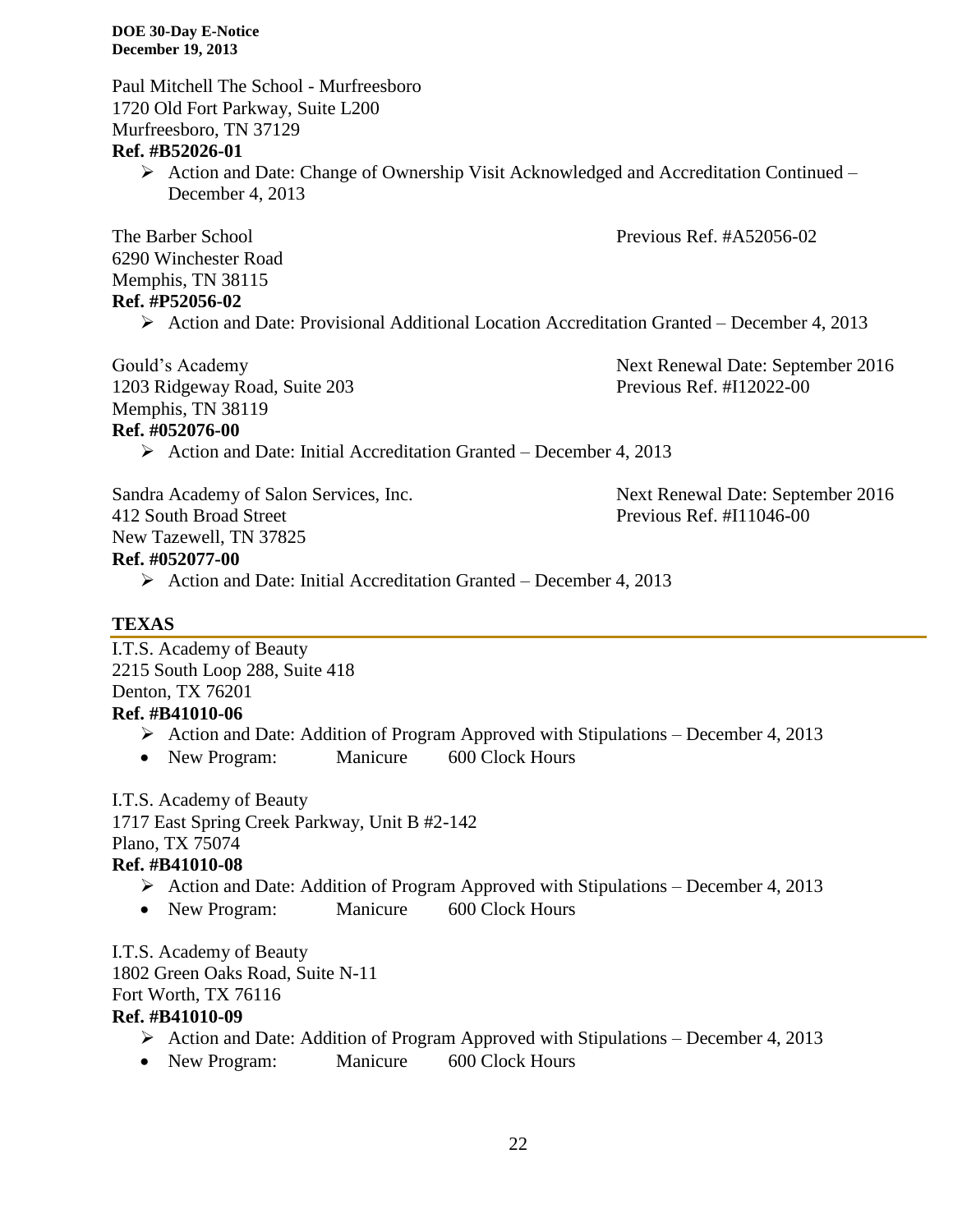I.T.S. Academy of Beauty 1900 Oats Drive Mesquite, TX 75150

### **Ref. #B41010-10**

- Action and Date: Addition of Program Approved with Stipulations December 4, 2013
- New Program: Manicure 600 Clock Hours

I.T.S. Academy of Beauty 793 East Park Row Arlington, TX 76010 **Ref. #B41010-11**

- $\triangleright$  Action and Date: Addition of Program Approved with Stipulations December 4, 2013
- New Program: Manicure 600 Clock Hours

I.T.S. Academy of Beauty 1101 Melbourne, Suite B\_5A Hurst, TX 76053 **Ref. #B41010-12**

- $\triangleright$  Action and Date: Addition of Program Approved with Stipulations December 4, 2013
- New Program: Manicure 600 Clock Hours

I.T.S. Academy of Beauty 750 Sunland Park Drive, Suite E08B

# El Paso, TX 79912

## **Ref. #B41010-13**

- $\triangleright$  Action and Date: Addition of Program Approved with Stipulations December 4, 2013
- New Program: Manicure 600 Clock Hours

I.T.S. Academy of Beauty 2426 Irving Mall Drive, Suite B-5C Irving, TX 75062 **Ref. #B41010-15**

- Action and Date: Addition of Program Approved with Stipulations December 4, 2013
- New Program: Manicure 600 Clock Hours

I.T.S. Academy of Beauty

2401 South Stemmons Freeway, Suite #2194

Lewisville, TX 75067

### **Ref. #B41010-16**

- $\triangleright$  Action and Date: Addition of Program Approved with Stipulations December 4, 2013
- New Program: Manicure 600 Clock Hours

Aveda Institute – San Antonio 21003 Encino Commons, Suite 121 San Antonio, TX 78258 **Ref. #053194-00**

 $\triangleright$  Action and Date: Low Outcomes Monitoring Continued – December 4, 2013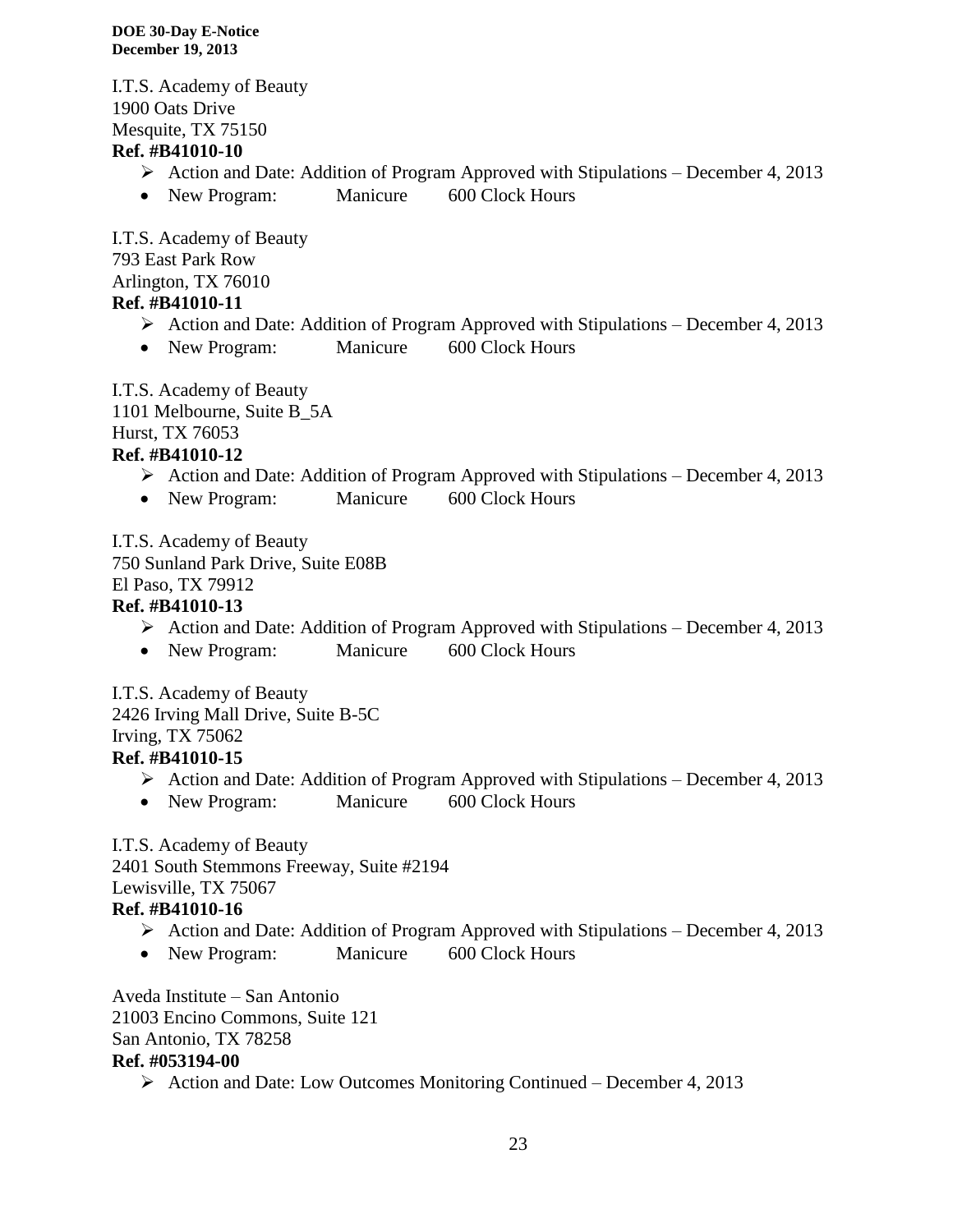Aveda Institute – Corpus Christi 5488 South Padre Island Drive, Suite 2056 Corpus Christi, TX 78411 **Ref. #P53194-01** Action and Date: Low Outcomes Monitoring Continued – December 4, 2013

8030 F.M. 1765, Suite A110 Previous Ref. #I11030-00 Texas City, TX 77591 **Ref. #053219-00**

K&G 5 Star Barber College Next Renewal Date: September 2016

 $\triangleright$  Action and Date: Initial Accreditation Granted – December 4, 2013

410 West Broadway Street Previous Ref. #I11099-00 Winnsboro, TX 75494

Bella Cosmetology College Next Renewal Date: September 2015

### **Ref. #053220-00**

 $\triangleright$  Action and Date: Initial Accreditation Granted – December 4, 2013

### **UTAH**

Renaissance Academie, LLC 1460 North Moon River Drive Provo, UT 84604

### **Ref. #054057-00**

Action and Date: Institution Removed from Financial Monitoring – December 4, 2013

### **VERMONT**

O'Brien's Aveda Institute 1475 Shelburne Road South Burlington, VT 05403 **Ref. #055001-00** Action and Date: Institution Removed from Financial Monitoring – December 4, 2013

### **WASHINGTON**

Tint School of Makeup & Cosmetology Previous Ref. #A53073-02 300 Pine Street Seattle, WA 98101

### **Ref. #P53073-02**

Action and Date: Provisional Additional Location Accreditation Granted – December 4, 2013

B.J.'s Beauty & Barber College 12020 Meridian East, Suite G Puyallup, WA 98373 **Ref. #B57049-01**

- $\triangleright$  Action and Date: Non-Substantive Addition of Program Acknowledged December 3, 2013
- New Program: Instructor Training 600 Clock Hours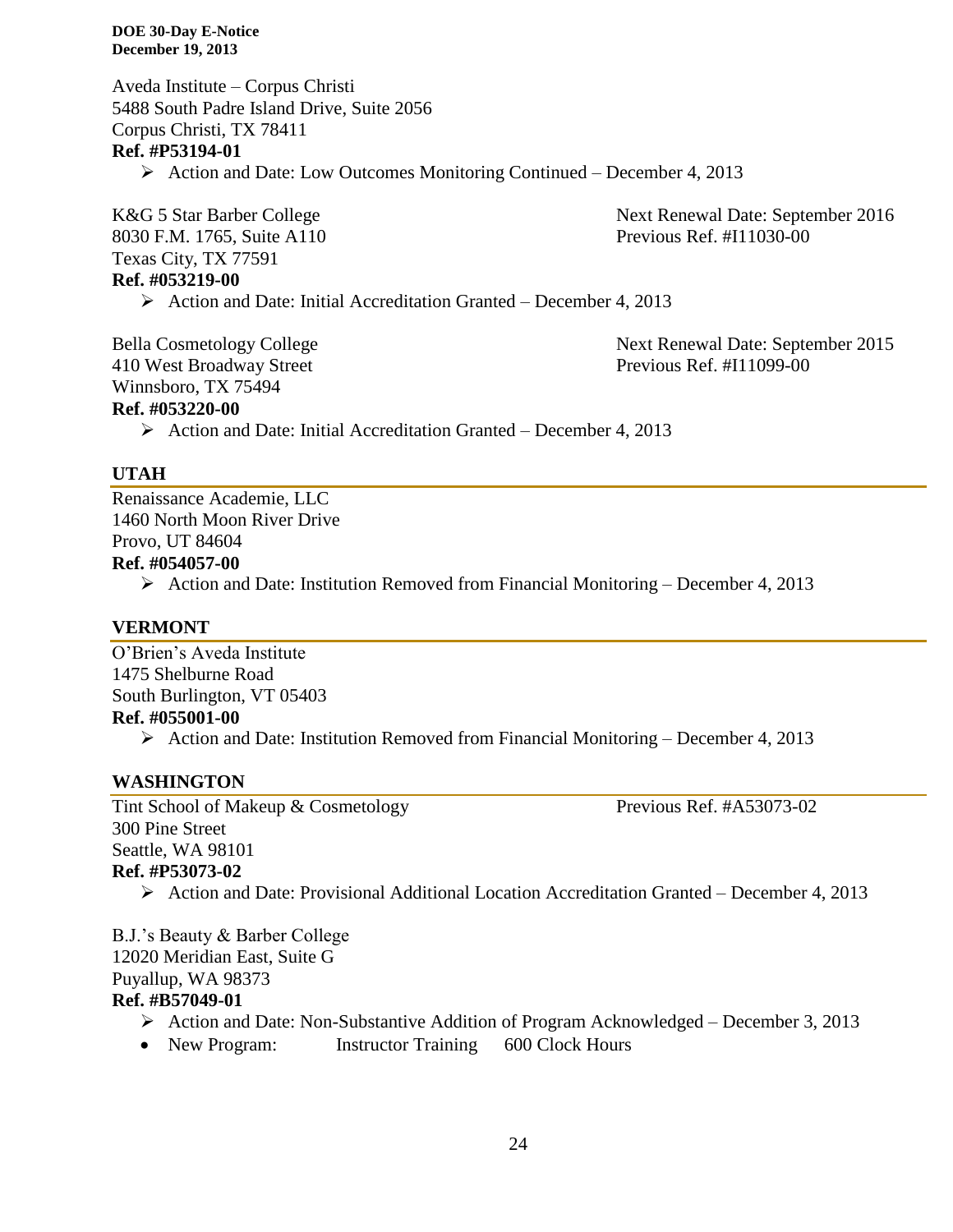### **WEST VIRGINIA**

Morgantown Beauty College, Inc. 276 Walnut Street Morgantown, WV 26505 **Ref. #058013-00**

- $\triangleright$  Action and Date: Addition of Program Approved December 4, 2013
- New Program: Hairstylist 1000 Clock Hours

### **To The Following:**

### **United States Department of Education**

- **Ms. Kathleen Hochhalter- Special Assistant-- Administrative Actions & Appeals Division**
- **Ms.** Mary Gust- Director-- Administrative Actions  $\&$  Appeals Division
- **Department of Education Accreditation Division- USDOE-- Washington, DC**
- Ms. Cathy Sheffield- Accreditation & State Liaison Office-- USDOE--- Washington, DC
- Ms. Rachael Shultz- Accreditation and State Liaison Office-- USDOE --- Washington, DC
- Ms. Lauren Pope- Administrative Actions and Appeals Services Group-- Washington, DC
- Ms. Patrice Fleming-Team Leader-- School Participation Team--- Boston/New York
- **MS. Betty Coughlin- Area Case Director-- School Participation Team--- Boston/New York**
- Ms. Tracy Nave- Team Leader-- School Participation Team--- Boston/New York
- **Mr. Christopher Curry- Team Leader-- School Participation Team--- Boston/New York**
- Ms. Martina Fernandez-Rosario- Acting Area Case Director-- School Participation---San Francisco/Seattle
- **Ms. Kerry O'Brien- Team Leader-- School Participation Team--- Denver**
- **Mr. Michael Frola- Area Case Director-- School Participation Team--- Philadelphia**
- **Ms. Nancy Paula Gifford- Area Case Director-- School Participation Team--- Philadelphia**
- **MS.** Sherrie Bell- Compliance Manager—School Participation Team--- Philadelphia
- Mr. Jesus Moya- Team Leader-- School Participation Team--- Dallas
- **Ms. Kim Peeler- Team Leader-- School Participation Team--- Dallas**
- Ms. Cynthia Thorton- Area Case Director for Region 6-- School Participation Team--- Dallas
- **Mr.** Christopher Miller-Team Leader-- School Participation Team--- Atlanta
- **Mr. Charles Engstrom- Area Case Director-- School Participation Team--- Atlanta**
- Mr. Ralph Lobosco- Area Case Director-- School Participation Team--- Kansas City
- **Mr. Douglas Parrott- Area Case Director-- School Participation Team--- Chicago/Denver**
- **MS. Carolyn White-Team Director-- School Participation Team--- South Central**

### **Accreditors**

- **Dr. Bill Larkin- Executive Director-- ACCET**
- Mr. Michale McComis, Ed.D.- Executive Director-- ACCSCT
- **Mr.** Albert Gray, Ph.D.- Executive Director-- ACICS
- **Dr.** Gary Puckett- Executive Director-- COE

### **State Authorities**

- Mr. Bob McKee- AL State Board of Cosmetology-- Montgomery, AL
- Ms. Theresa Bunch- AZ State Board of Cosmetology-- Tempe, AZ
- Ms. Kelli Kersey- AR Department of Health (Section Chief, Cosmetology)-- Little Rock, AR
- Mr. Charles Kirkpatrick- AR State Board of Barber Examiners-- Little Rock, AR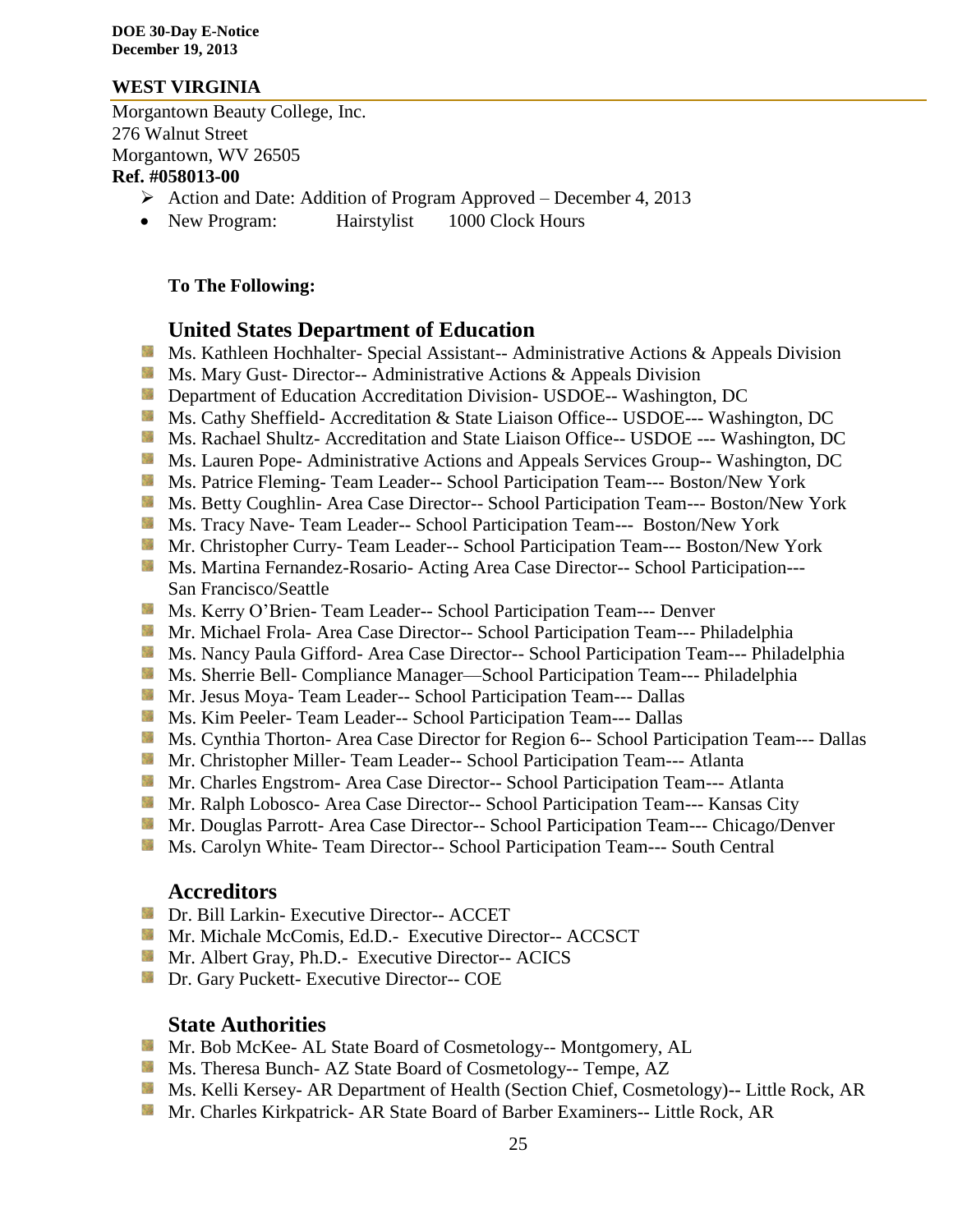- Ms. Kristy Underwood- CA Board of Barbering & Cosmetology-- Sacramento, CA
- Ms. Christine Jones- CA Board of Barbering & Cosmetology-- Sacramento, CA
- **Ms. Leeza Rifredi** Licensing Manager BPPE--CA
- **Ms. Laura Metune Bureau Chief BPPE-- CA**
- **Ms. Pamela Goens- CO Office of Barber & Cosmetology Licensure-- Denver, CO**
- **Mr. Douglas Parrott- Area Case Director-- School Participation Team—Denver, CO**
- **Ms. Janet Brancifort- CT Examining Board for Barbers, Hairdressers, & Cosmeticians-- Hartford,** CT
- SS. Ms. Judy Letterman- DE Board of Cosmetology & Barbering-- Dover, DE
- Mr. Clifford Cooks- DC Department of Consumer & Regulatory Affairs-- Washington, DC
- Ms. Robyn Barineau- FL State Board of Cosmetology & Barbers Board-- Tallahassee, FL
- **Mr. Josh Waters- GA State Board of Cosmetology & GA Board of Barbers-- Macon, GA**
- Ms. Margaret Guerrero- Guam Board of Barbering & Cosmetology-- Mangilao, Guam
- Ms. Laureen Kai- HI Barbering & Cosmetology Department-- Honolulu, HI
- **Ms.** Tana Cory- ID Bureau of Occupational Licenses-- Boise, ID
- **Ms. Keri Ginger- IL Department of Financial & Professional Regulation-- Springfield, IL**
- **Ms.** Tracy Hicks- IN Professional Licensing Agency-- Indianapolis, IN
- Ms. Susan Reynolds- Iowa Board of Cosmetology Arts & Sciences—Des Moines, IA
- **Ms. Mary Lou Davis- KS State Board of Cosmetology-- Topeka, KS**
- Mr. H.R. Vacek- KS State Barber Board-- Topeka, KS
- Mr. Charles Lykins- KY Board of Hairdressers & Cosmetologists-- Frankfort, KY
- **Mr.** Steven Young-LA State Board of Cosmetology-- Baton Rouge, LA
- **Ms. Latrice Matthews- LA Board of Barber Examiners-- Baton Rouge, LA**
- **Ms. Geraldine Betts- ME Office of Professional & Occupational Regulation-- Augusta, ME**
- Mr. James Liddell ME Office of Professional & Occupational Regulation—Augusta, ME
- **Mr. Robert Wood- MD State Board of Cosmetologists-- Baltimore, MD**
- **Maryland State Board of Barbers- Baltimore, MD**
- **MS.** Helen Peveri- MA Board of Cosmetology-- Boston, MA
- Ms. Mary Jayne Fay, Ed.D.- MA Department of Education-- Malden, MA
- Ms. Linda Clewley- MI State Board of Cosmetology-- Lansing, MI
- **MS.** Gina Stauss- MN Board of Cosmetologist Examiners-- Minneapolis, MN
- Ms. Cynthia Johnson- MS State Board of Cosmetology--Jackson, MS
- Ms. Emily Carroll- MO State Board of Cosmetology-- Jefferson City, MO
- **Ms.** Grace Berger- MT Board of Barbers & Cosmetologists-- Helena, MT
- **MS.** Kris Chiles- NE State Board of Cosmetology Examiners-- Lincoln, NE
- Nebraska Board of Barber Examiners- Lincoln, NE
- **Ms.** Nadine Griego- NV State Board of Cosmetology-- Las Vegas, NV
- **Nevada State Board of Massage Therapy- Las Vegas, NV**
- **Ms. Kathryn Wantuck- NH State Board of Barbering, Cosmetology, and Esthetics-- Concord, NH**
- Mr. Jay Malanga- NJ Board of Cosmetology & Hairstyling-- Newark, NJ
- **MS.** Antoinette Griego- NM State Board of Barbers & Cosmetologists-- Santa Fe, NM
- Ms. Jackie Holmes- New Mexico Massage Therapy Board-- Santa Fe, NM
- **Ms. Kathleen McCoy- NY Department of State-Division of Licensing Services-- Albany, NY**
- **Ms. Carol Yates- NY State Education Department-Bureau of Proprietary School Supervision--**Albany, NY
- Ms. Lynda Elliott- NC State Board of Cosmetic Art Examiners- Raleigh, NC
- **Mr. Wayne Mixon- Executive Director- NC Board of Barber Examiners-- Raleigh, NC**
- **Ms. Sue Meier- ND State Board of Cosmetology-- Bismarck, ND**
- **Ms. Tona Stevenson- North Dakota State Board of Barber Examiners-- Dickenson, ND**